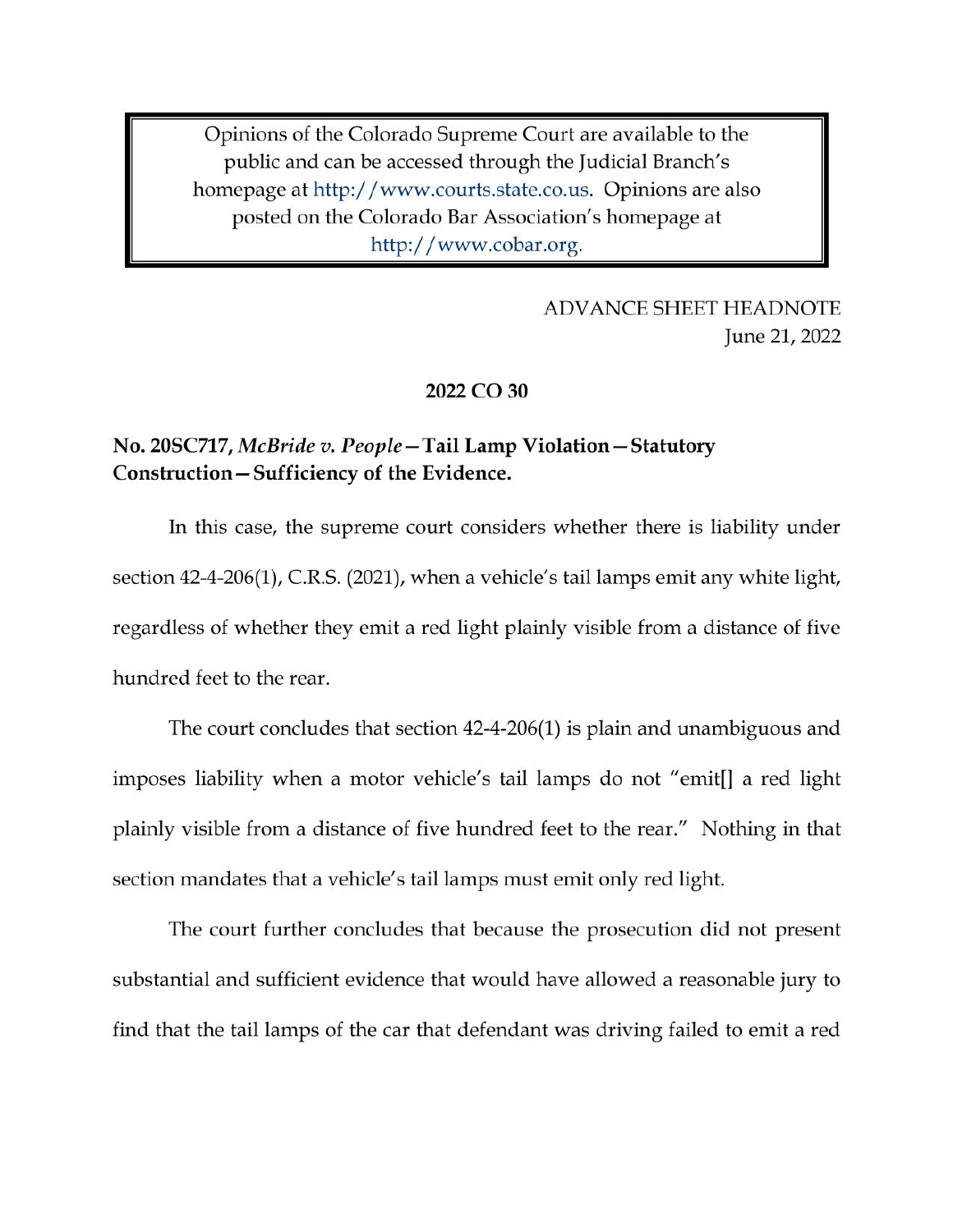light plainly visible from a distance of five hundred feet to the rear, the evidence was insufficient to support defendant's conviction for a tail lamp violation.

Accordingly, the court reverses the judgment of the division below and remands this case for further proceedings consistent with this opinion.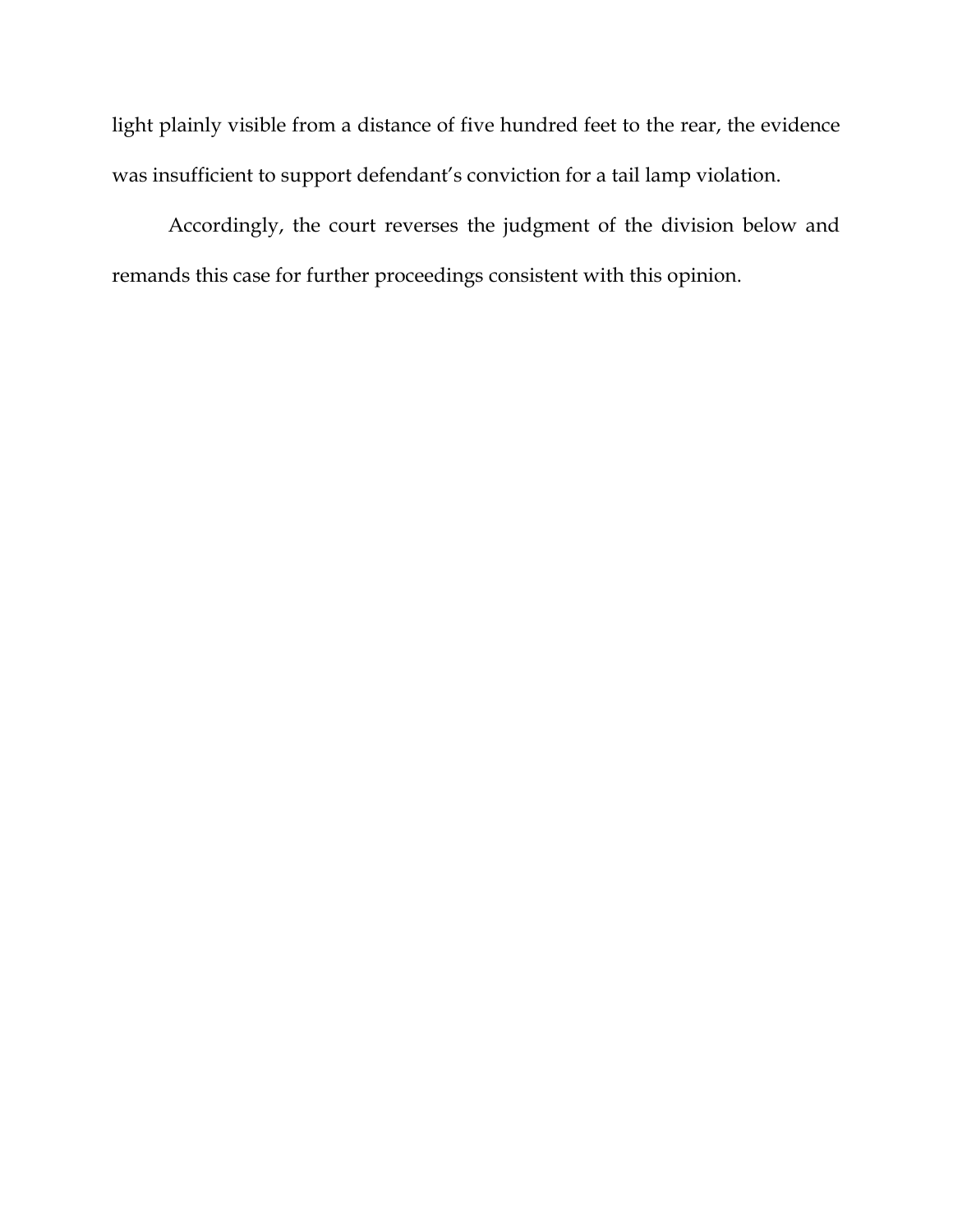# **The Supreme Court of the State of Colorado**

2 East 14th Avenue • Denver, Colorado 80203

## **2022 CO 30**

**Supreme Court Case No. 20SC717** *Certiorari to the Colorado Court of Appeals* Court of Appeals Case No. 17CA2249

## **Petitioner:**

Timothy Robert McBride,

v.

#### **Respondent:**

The People of the State of Colorado.

# **Judgment Reversed** *en banc* June 21, 2022

# **Attorneys for Petitioner:**

Megan A. Ring, Public Defender Jacob B. McMahon, Deputy Public Defender *Denver, Colorado*

#### **Attorneys for Respondent:**

Philip J. Weiser, Attorney General John T. Lee, First Assistant Attorney General *Denver, Colorado*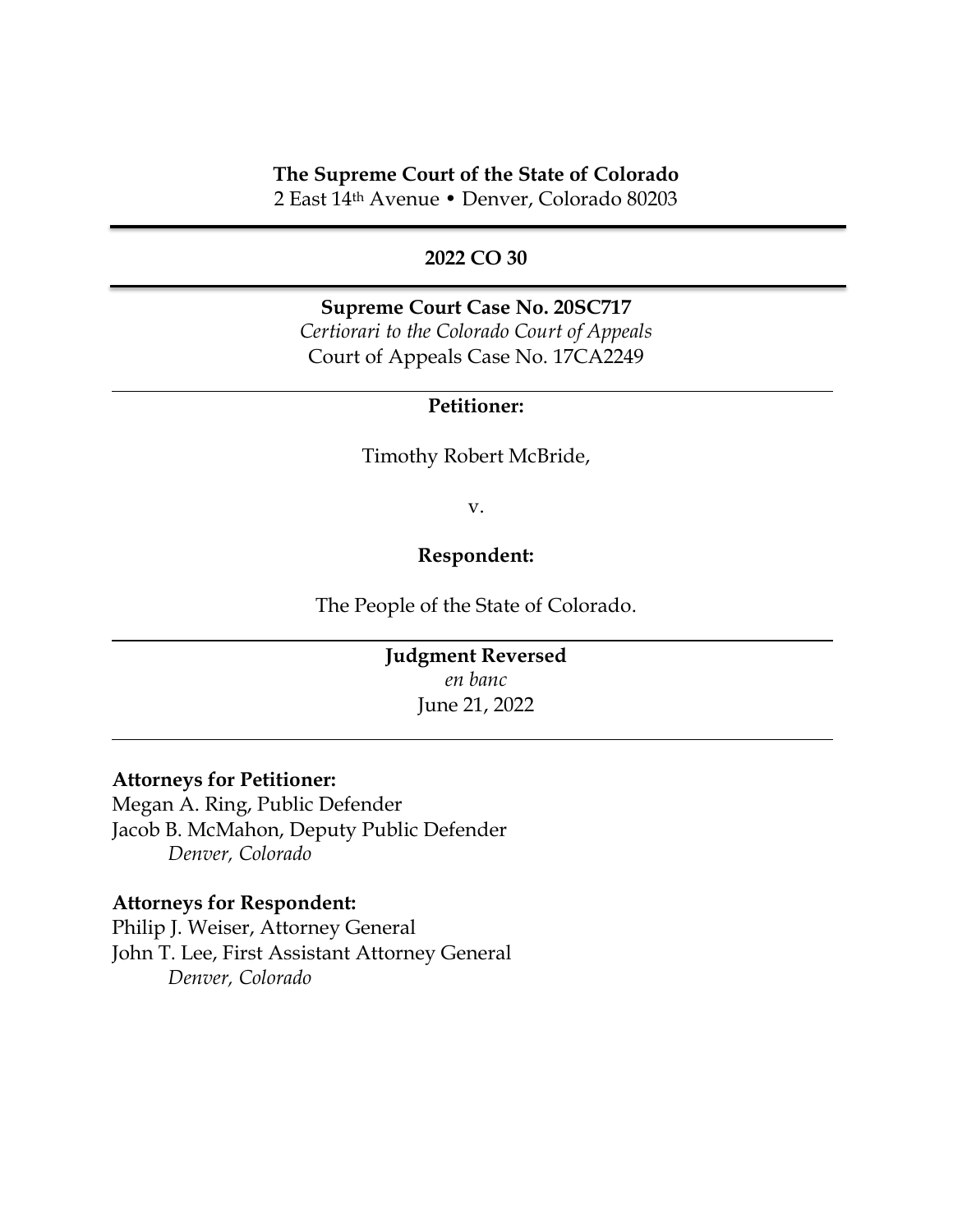**JUSTICE GABRIEL** delivered the Opinion of the Court, in which **JUSTICE MÁRQUEZ**, **JUSTICE HART**, **JUSTICE SAMOUR**, and **JUSTICE BERKENKOTTER** joined. **JUSTICE HOOD**, joined by **CHIEF JUSTICE BOATRIGHT**, dissented.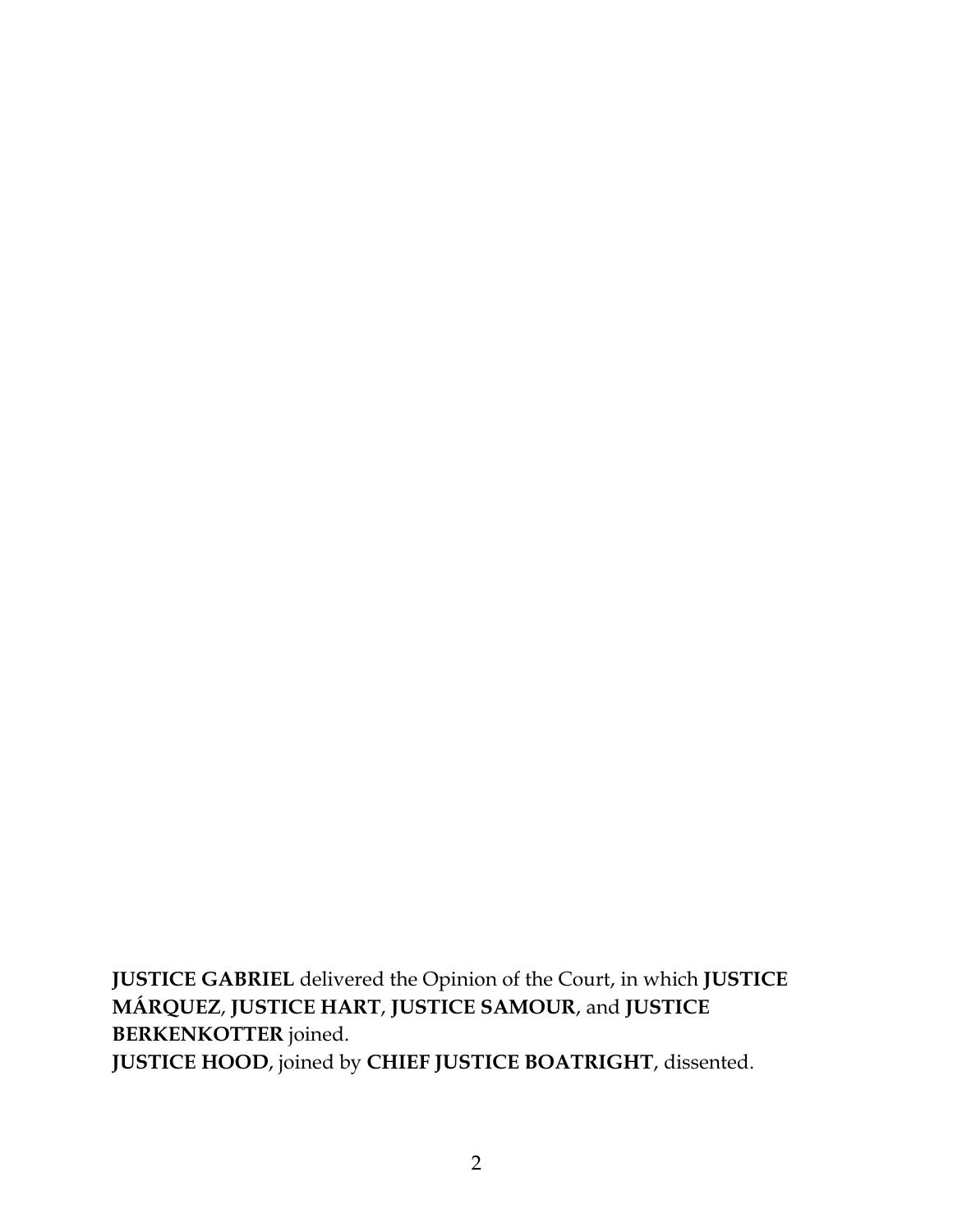JUSTICE GABRIEL delivered the Opinion of the Court.

¶1 We granted certiorari to decide "[w]hether there is liability under section 42-4-20[6](1), C.R.S. (2020), where a vehicle's tail lamps emit any white light, regardless of whether they emit a red light plainly visible from a distance of five hundred feet to the rear."

¶2 We now conclude that section 42-4-206(1), C.R.S. (2021), is plain and unambiguous and means what it says: there is liability under that section when a motor vehicle's tail lamps do not "emit[] a red light plainly visible from a distance of five hundred feet to the rear." Nothing in that section mandates that a vehicle's tail lamps must "shine only red light," as the division below concluded. *See People v. McBride*, 2020 COA 111, ¶ 13, 490 P.3d 810, 814. And because the prosecution did not present substantial and sufficient evidence that would have allowed a reasonable jury to find that the tail lamps of the car that defendant Timothy McBride was driving failed to emit a red light plainly visible from a distance of five hundred feet to the rear, we conclude that the evidence was insufficient to support his conviction for a tail lamp violation.

¶3 We thus reverse the judgment of the division below and remand this case for further proceedings consistent with this opinion.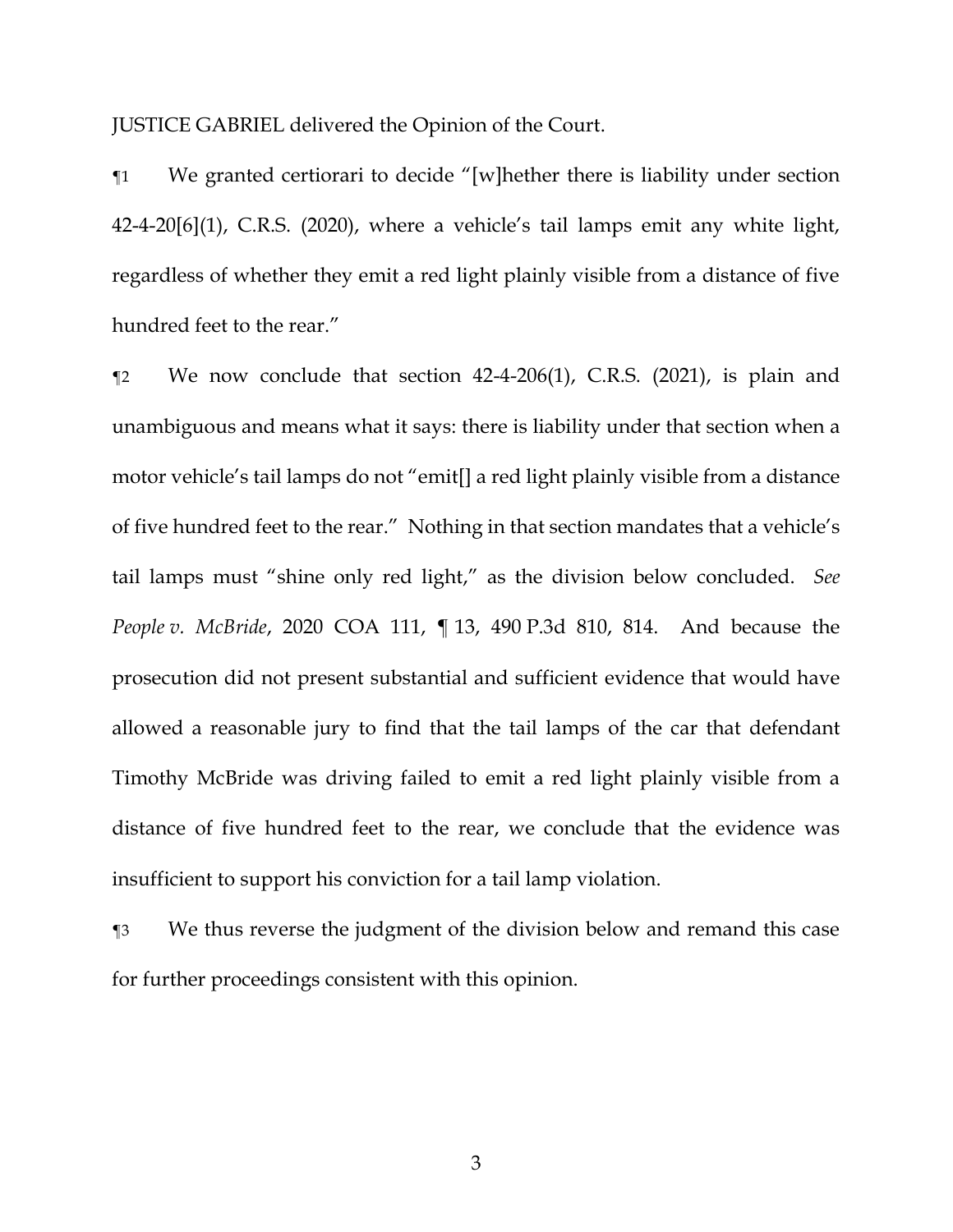#### **I. Factual and Procedural Background**

¶4 One night, while surveilling an area near a hotel for illegal drug trafficking, a Mesa County sheriff's deputy in an unmarked patrol car watched a Lincoln Town Car with two occupants pull into the hotel's parking lot, park for less than ten minutes without anyone exiting the vehicle, and drive away. The deputy relayed this information to the other members of his team, and a second deputy began following the Lincoln from another unmarked patrol car, looking for a reason to pull the Lincoln over.

¶5 As she followed the Lincoln, the second deputy noticed that the car's tail lamps were broken and that someone had tried to fix them with red tape but that the tape had melted, allowing the bulbs to emit "some white light." The second deputy also observed the driver of the Lincoln commit what she perceived to be a second traffic infraction, namely, failing to use a turn signal when exiting a roundabout. At that point, the second deputy relayed to a third deputy, who was in a marked patrol car, what she had seen and asked the third deputy to execute a traffic stop.

¶6 Upon pulling behind the Lincoln, the third deputy saw that the car's tail lamps were damaged and were emitting white light (he did not indicate that he saw only white light). He then initiated the traffic stop, identified the Lincoln's driver as McBride and his passenger as M.S., and proceeded to use dispatch to run

4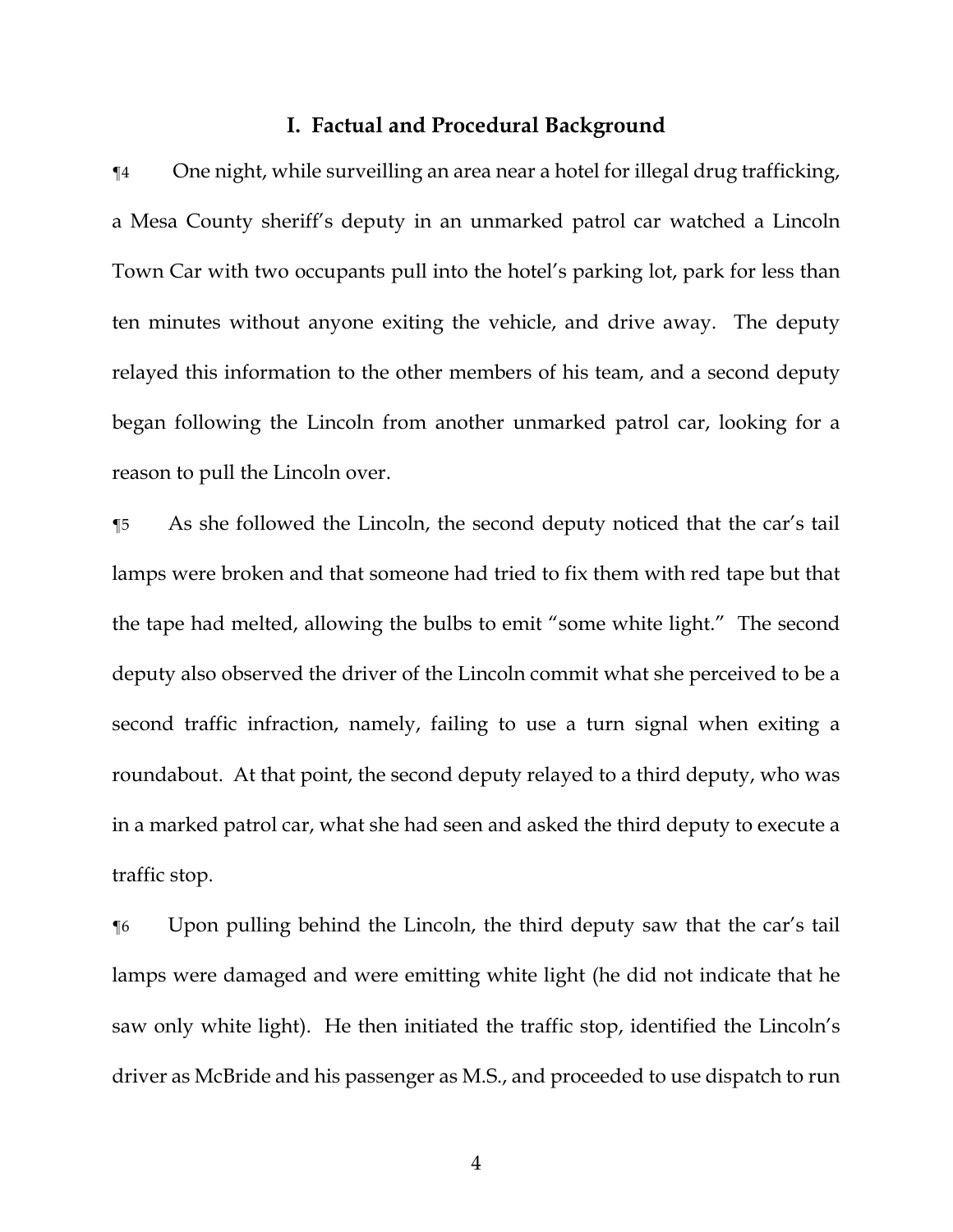both occupants through law enforcement databases to determine whether they had any prior criminal history. This database search revealed that McBride had an outstanding warrant for his arrest, and the deputy arrested him.

¶7 In the meantime, additional officers and a police dog arrived on the scene, and the dog alerted to the presence of illegal narcotics in the Lincoln. Officers then searched the car and found a baggie containing methamphetamine and a handgun that was pushed between the driver and front passenger seats under a purse. M.S. also had drug paraphernalia on her person.

¶8 As a result of the foregoing, the prosecution charged McBride with (1) possession of a controlled substance, (2) a special offender sentence enhancement for possessing a firearm during the commission of the first offense, (3) possession of a weapon by a previous offender ("POWPO"), (4) a tail lamp violation, and (5) a traffic infraction for failure to signal for a turn.

¶9 The case proceeded, and McBride filed a motion to suppress all evidence, police observations, and statements obtained as a result of the traffic stop, arguing, among other things, that the stop was unlawful because the deputies did not have a reasonable suspicion that McBride had committed any traffic offenses. Specifically, as pertinent here, McBride asserted that section 42-4-206(1) requires that a vehicle's tail lamps emit a red light plainly visible from a distance of five hundred feet to the rear. He argued that even if the deputies observed a white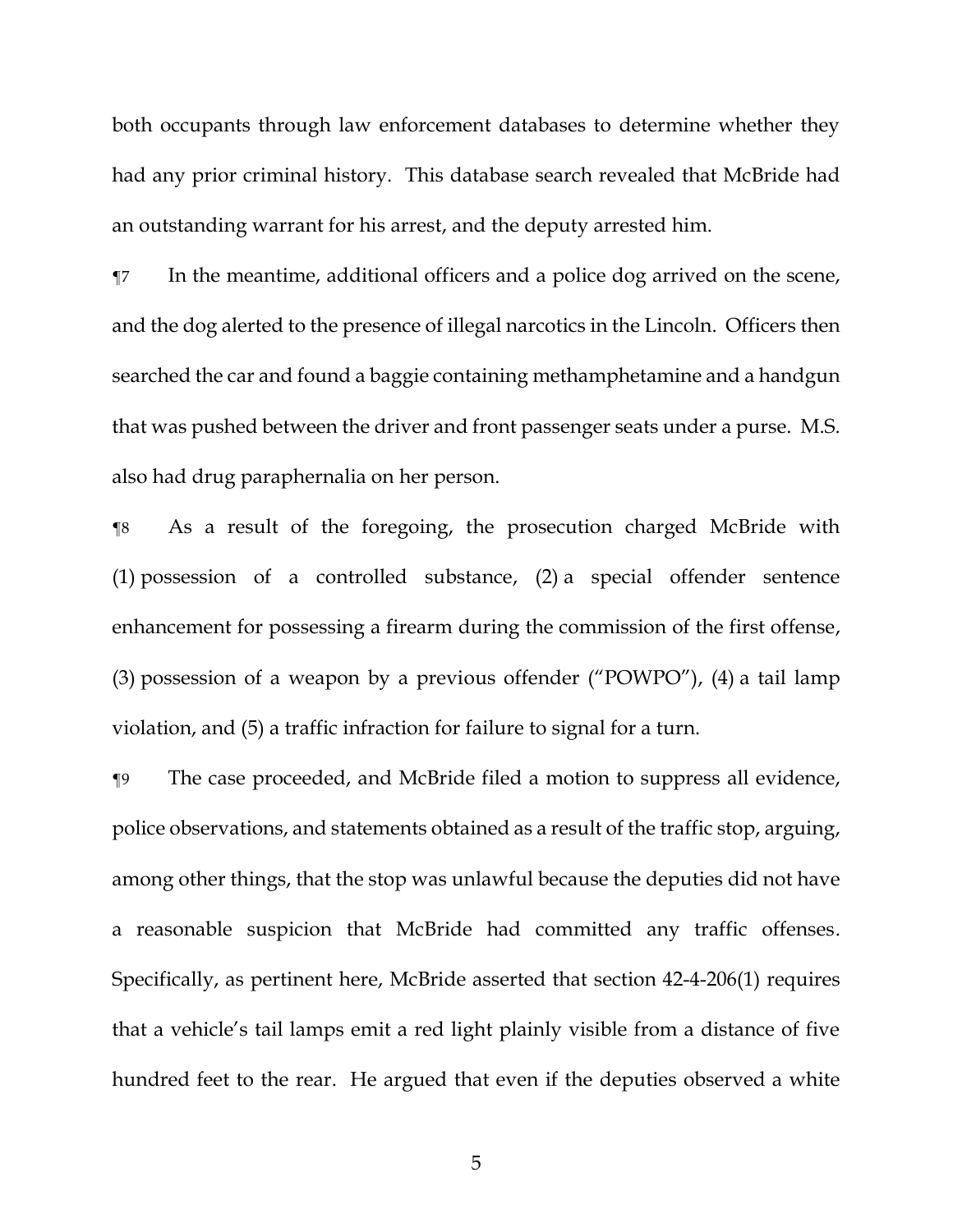light, it was inconceivable that they did not also observe a red light, and "there is no statutory prohibition to any white light so long as the red light is visible."

¶10 The trial court conducted a hearing on McBride's motion and then denied that motion, ruling that the deputies had a reasonable suspicion that McBride had committed the two traffic offenses. As to the tail lamp violation, the trial court observed that in *People v. Brant*, 252 P.3d 459, 463 (Colo. 2011), this court had stated, "Driving with a broken taillight justifies an investigatory vehicle stop." In addition, the trial court reasoned that because the red tape on the Lincoln's tail lamps was "ragged and pulling away" so that white light could "leak out of the red area," it was reasonable for the deputies to have concluded that the tail lamps would not emit a red light visible from a distance of five hundred feet.

¶11 The case proceeded to trial, and at trial, both deputies who had driven behind the Lincoln testified as to the condition of its tail lamps. The second deputy explained that after she began following the Lincoln, she observed from her position "immediately behind" that vehicle that its tail lamps were broken and that someone had tried to fix them by applying red tape that had subsequently melted. This allowed the deputy to see "some white light emitting from those bulbs." The third deputy similarly testified that when he got behind the Lincoln, he saw that its "tail lights were damaged and they were emitting white light." Based on this observation and the information that he had received from the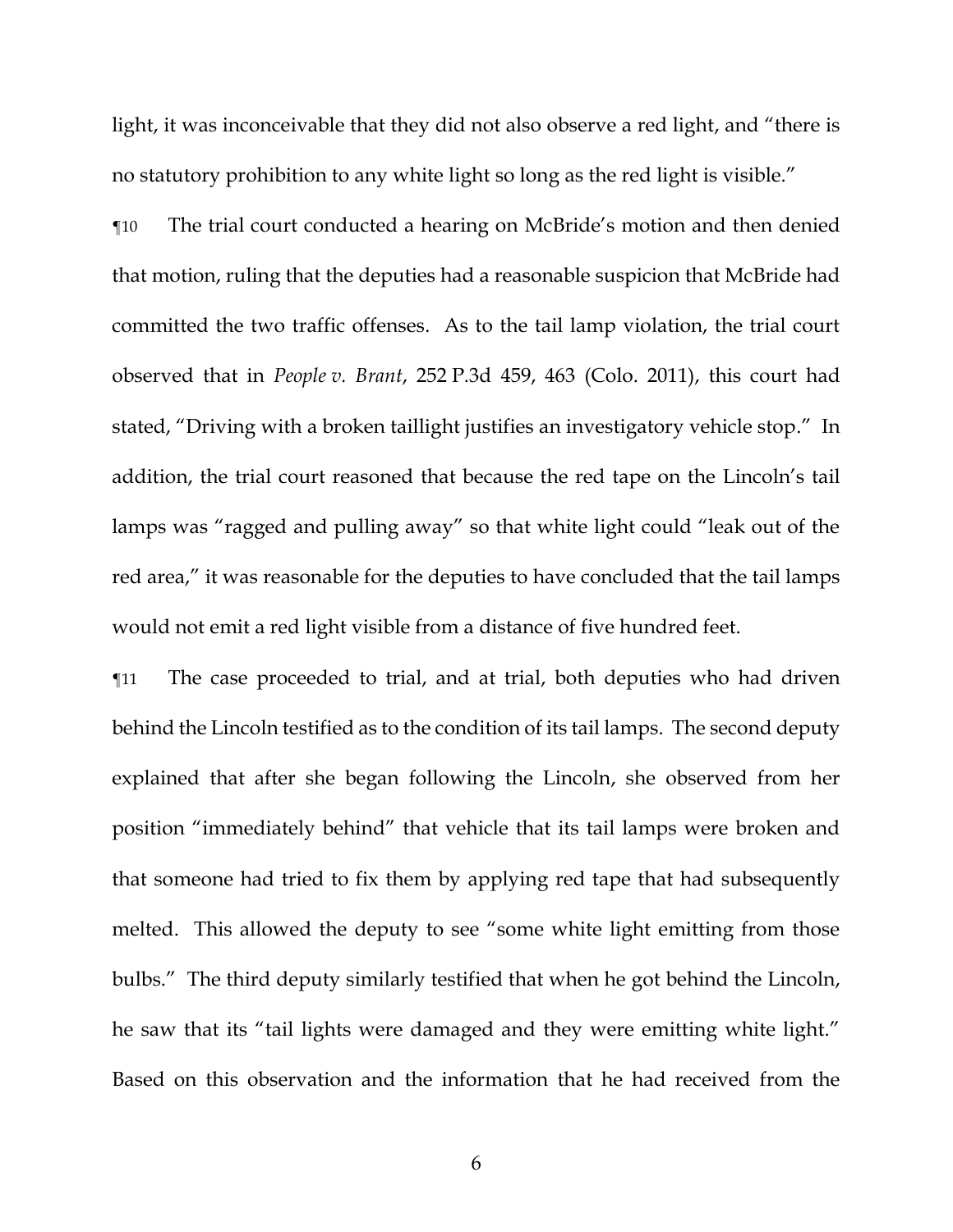second deputy, he then initiated the traffic stop. Through the third deputy, the prosecution also introduced two photos of the Lincoln's rear bumper and tail lamps, and the deputy explained that the photos showed the "red tape that was sort of pasted around the broken tail lights" on both sides of the car.

¶12 After the conclusion of the prosecution's case-in-chief, McBride moved for a judgment of acquittal on all counts, but the trial court denied that motion.

¶13 The jury subsequently convicted McBride of POWPO and the two traffic offenses but acquitted him of possession of a controlled substance, which mooted the special offender sentencing enhancement charge. Thereafter, the trial court imposed a two-year prison sentence on the POWPO offense and assessed monetary penalties for the two traffic infractions.

¶14 McBride appealed, arguing, among other things, that (1) the evidence at trial did not support the traffic infractions, (2) the trial court had erred in denying his suppression motion, and (3) the evidence did not support his POWPO conviction. The division ultimately agreed that the evidence did not support either the traffic infraction for failure to signal or the POWPO conviction, but it affirmed the finding of a tail lamp violation. *McBride*, ¶¶ 1, 8–9, 21, 40, 66–67, 490 P.3d at 812–13, 815, 818, 822.

¶15 Regarding the tail lamp violation, the division reasoned that to promote uniformity and apply the statute's plain language, "'red' must mean 'red' and only

7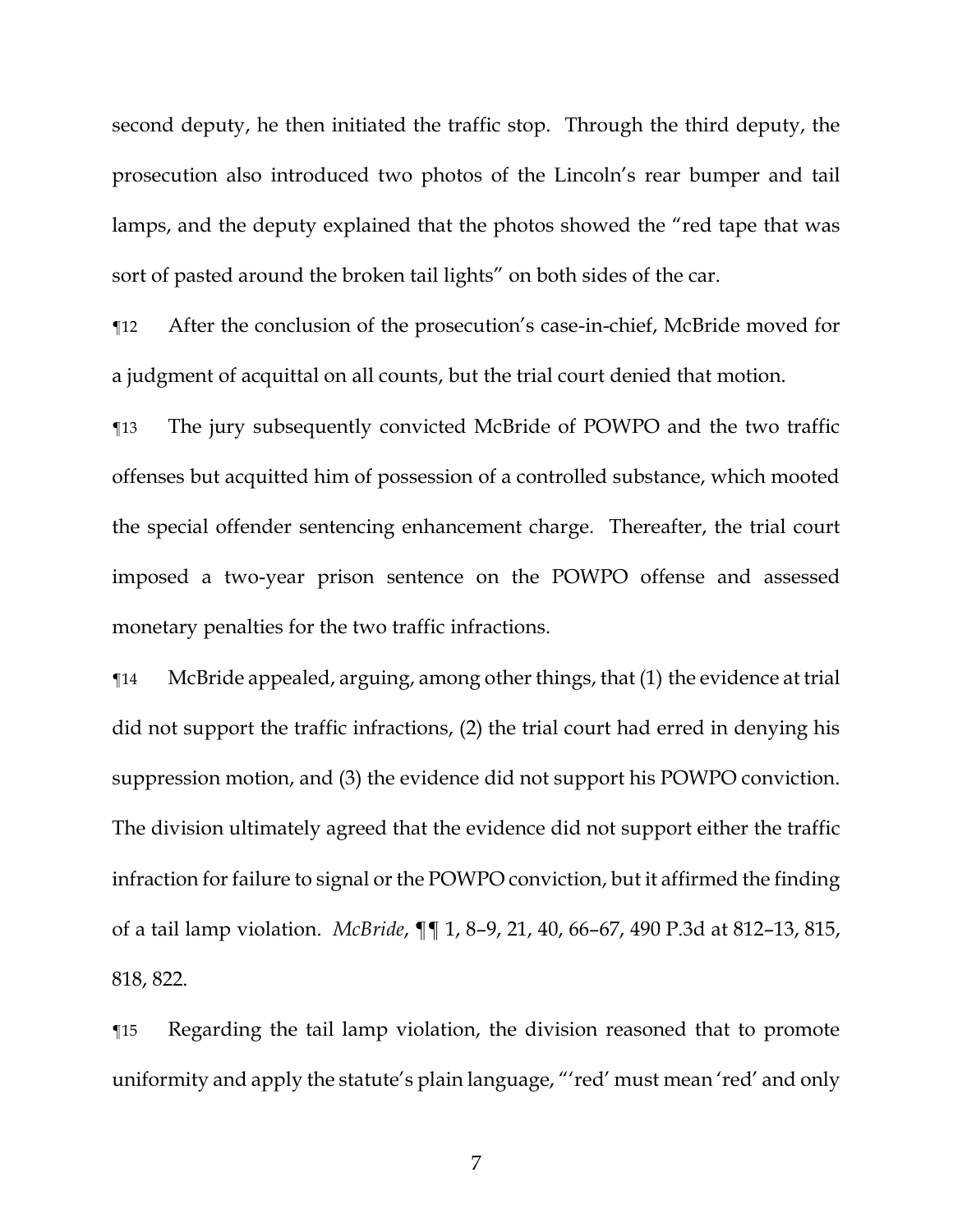'red.'" *Id.* at ¶ 14, 490 P.3d at 814. In support of this determination, the division observed that the statute does not say that a tail lamp must shine red along with any other colors; it says only "red." *Id.* Moreover, in the division's view, the use of additional colors would detract from the requisite uniformity and the uniform enforcement of the law. *Id.*

¶16 The division further noted that section 42-4-206(3) "requires 'a tail lamp or a separate lamp' to illuminate the rear registration plate 'with a white light.'" *McBride*, ¶ 15, 490 P.3d at 814 (quoting § 42-4-206(3)). This suggested to the division that tail lamps can include white lights, but only to illuminate the rear plate. *Id.*

¶17 And the division observed that other provisions in the traffic code allow or require tail lamps in colors other than red. *Id.* at ¶ 16, 490 P.3d at 814. This indicated to the division that "when the legislature says 'red' it means only 'red'"; when it says another color, it means only that color; and "where more than one color is permitted, the legislature says so." *Id.* at ¶ 17, 490 P.3d at 815. To conclude otherwise and to allow vehicles to emit white light (even if mixed with red) from their tail lamps "could . . . lead to confusion and accidents" because "specific colored lights on a vehicle carry significance" and "[t]his uniformity of lighting helps drivers ascertain what direction a car is facing and whether it is backing up." *Id.* at  $\P$  18, 490 P.3d at 815.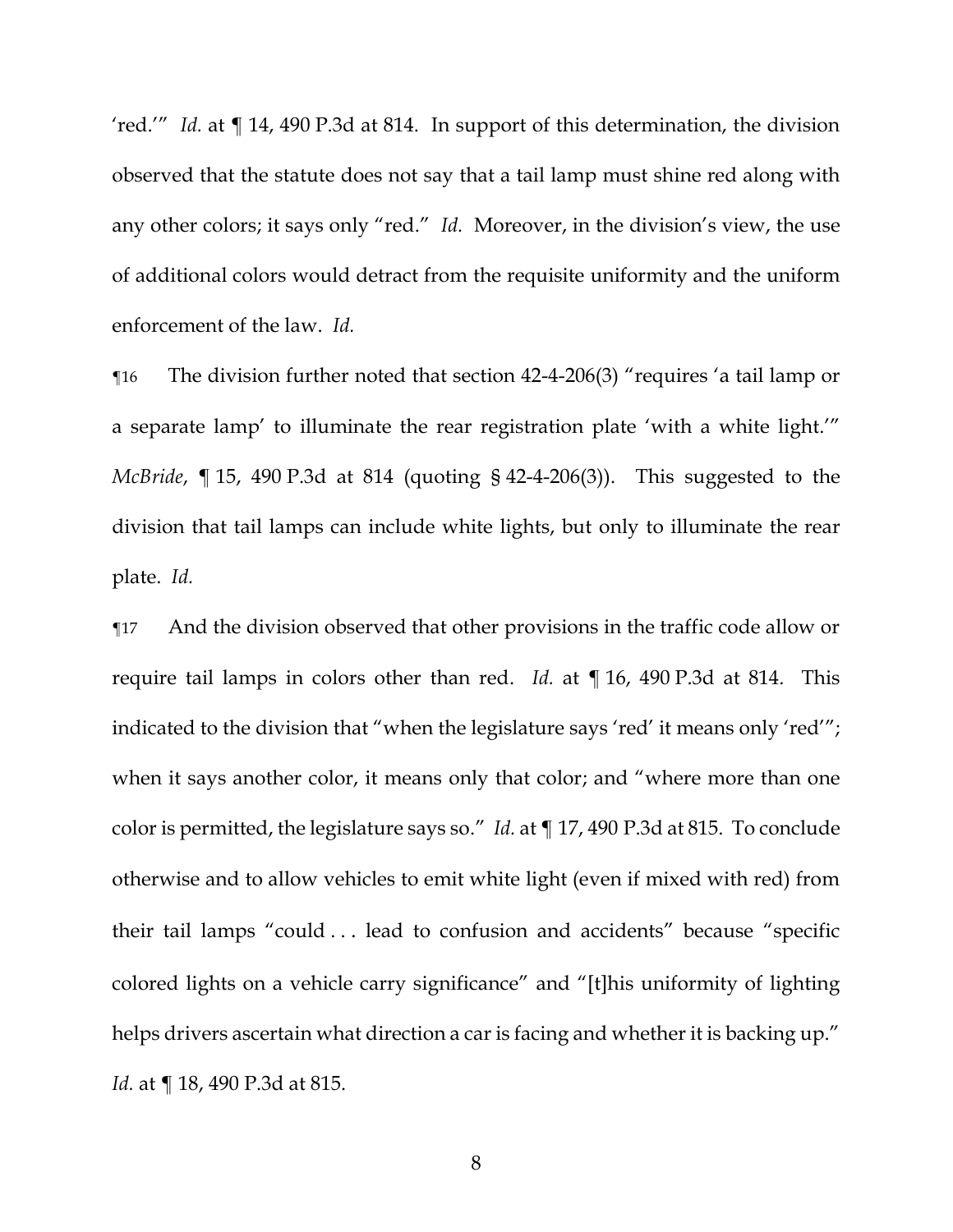¶18 The division deemed its interpretation of section 42-4-206(1) to be consistent with that of the majority of other jurisdictions to have considered similar statutes. Id. at ¶ 19, 490 P.3d at 815 (collecting cases). In addition, it believed that its statutory construction comported with this court's decision in *Brant*, 252 P.3d at 463, in which we stated that driving with a broken tail lamp justified an investigatory stop for a violation of section 42-4-206. *McBride*, ¶ 20, 490 P.3d at 815.

¶19 Proceeding then to apply its statutory construction to the facts before it, the division concluded that the fact that the Lincoln's tail lamps "emitted both red and white light" justified the traffic stop and supported McBride's conviction of the tail lamp violation. *Id.* at ¶¶ 21, 41–43, 490 P.3d at 815, 818–19.

¶20 McBride petitioned this court for a writ of certiorari, and we granted his petition.

## **II. Analysis**

¶21 We begin by setting forth our standard of review and the pertinent principles of statutory construction. We then proceed to address section 42-4-206(1) to determine whether the division below erred in deciding that this statute requires tail lamps to emit only red light. *See McBride*, ¶ 13, 490 P.3d at 814. We conclude that, under section 42-4-206(1)'s plain and unambiguous language, the division's construction was incorrect. We end by discussing whether, in light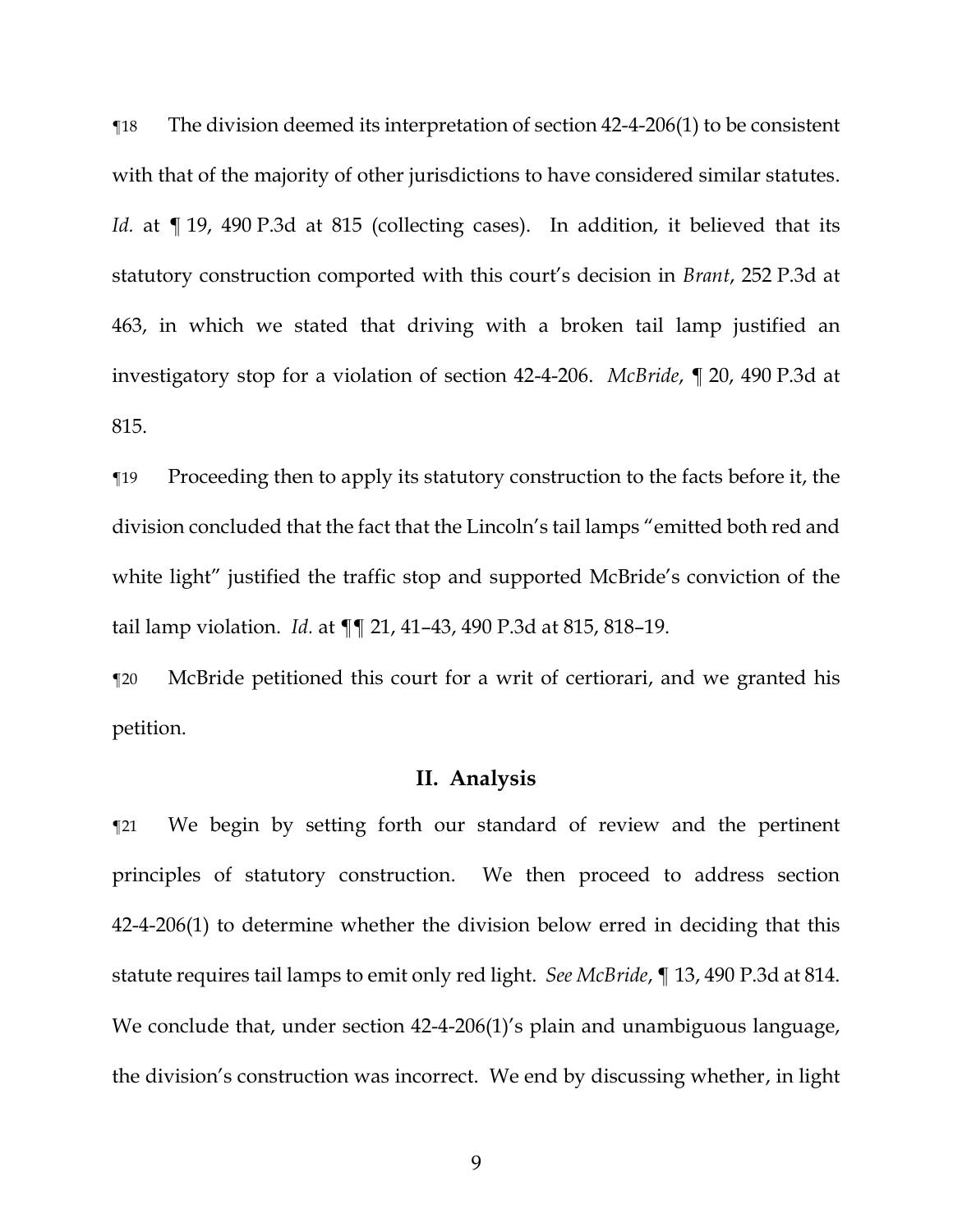of our interpretation of section 42-4-206(1), the prosecution presented sufficient evidence to support McBride's conviction for a tail lamp violation, and we conclude that it did not.

#### **A. Standard of Review and Principles of Statutory Construction**

¶22 We review both sufficiency of the evidence claims and issues of statutory construction de novo. *McCoy v. People*, 2019 CO 44, ¶¶ 2, 37, 442 P.3d 379, 382, 389. ¶23 In addition, in construing a statute, we seek to ascertain and give effect to the General Assembly's intent. *Id.* at ¶ 37, 442 P.3d at 389. To do so, we first consider the statute's language, assigning its words and phrases their plain and ordinary meanings. *Id.* We read these words and phrases in context, and we construe them according to the rules of grammar and common usage. *Id.* Additionally, we "endeavor to effectuate the purpose of the legislative scheme." *Id.* at ¶ 38, 442 P.3d at 389. In doing so, we read the scheme as a whole, giving consistent, harmonious, and sensible effect to all of its parts, and we avoid constructions that would render any words or phrases superfluous or lead to illogical or absurd results. *Id.* We do not add words to a statute or subtract words from it. *Turbyne v. People*, 151 P.3d 563, 567 (Colo. 2007). If the statutory language is unambiguous, then we look no further. *McCoy*, ¶ 38, 442 P.3d at 389. If, however, the statute is ambiguous, then we may consider other aids to statutory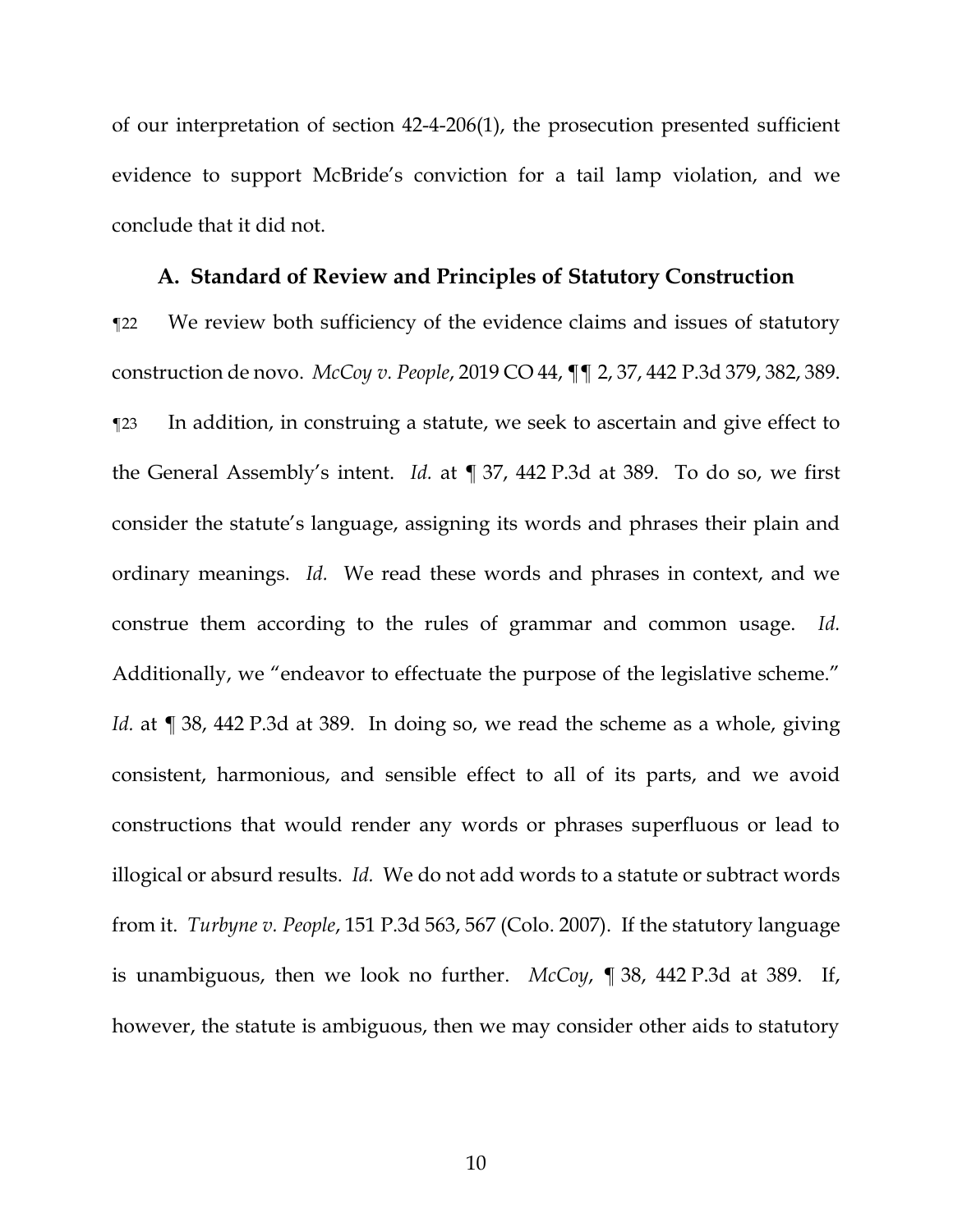construction. *Id.* A statute is ambiguous when it is reasonably susceptible of multiple interpretations. *Id.*

# **B. Section 42-4-206(1)**

¶24 Section 42-4-206(1) provides, in pertinent part, "To be operated on a road, every motor vehicle . . . must be equipped with at least one tail lamp mounted on the rear, which, when lighted as required in section 42-4-204, [C.R.S. (2021),] emits a red light plainly visible from a distance of five hundred feet to the rear . . . ."

¶25 This statute further provides that vehicles registered in this state and manufactured after the start of 1958 "must be equipped with at least two tail lamps mounted on the rear, ... which, when lighted as required in section 42-4-204, comply with this section." § 42-4-206(1).

¶26 In our view, the language of section 42-4-206(1) is plain and unambiguous. It establishes that a traffic infraction occurs if a tail lamp, when lighted, does not "emit[] a red light plainly visible from a distance of five hundred feet to the rear." § 42-4-206(1). The statute says that "a red light" must be plainly visible. It does not say that "only" red light must be visible. Nor does it say that a violation occurs if a tail lamp emits any white light, no matter how small and no matter the distance at which such white light may be visible. It requires only that *a* red light be plainly visible from five hundred feet to the rear. In these circumstances, other states construing materially identical statutes have concluded that tail lamps need not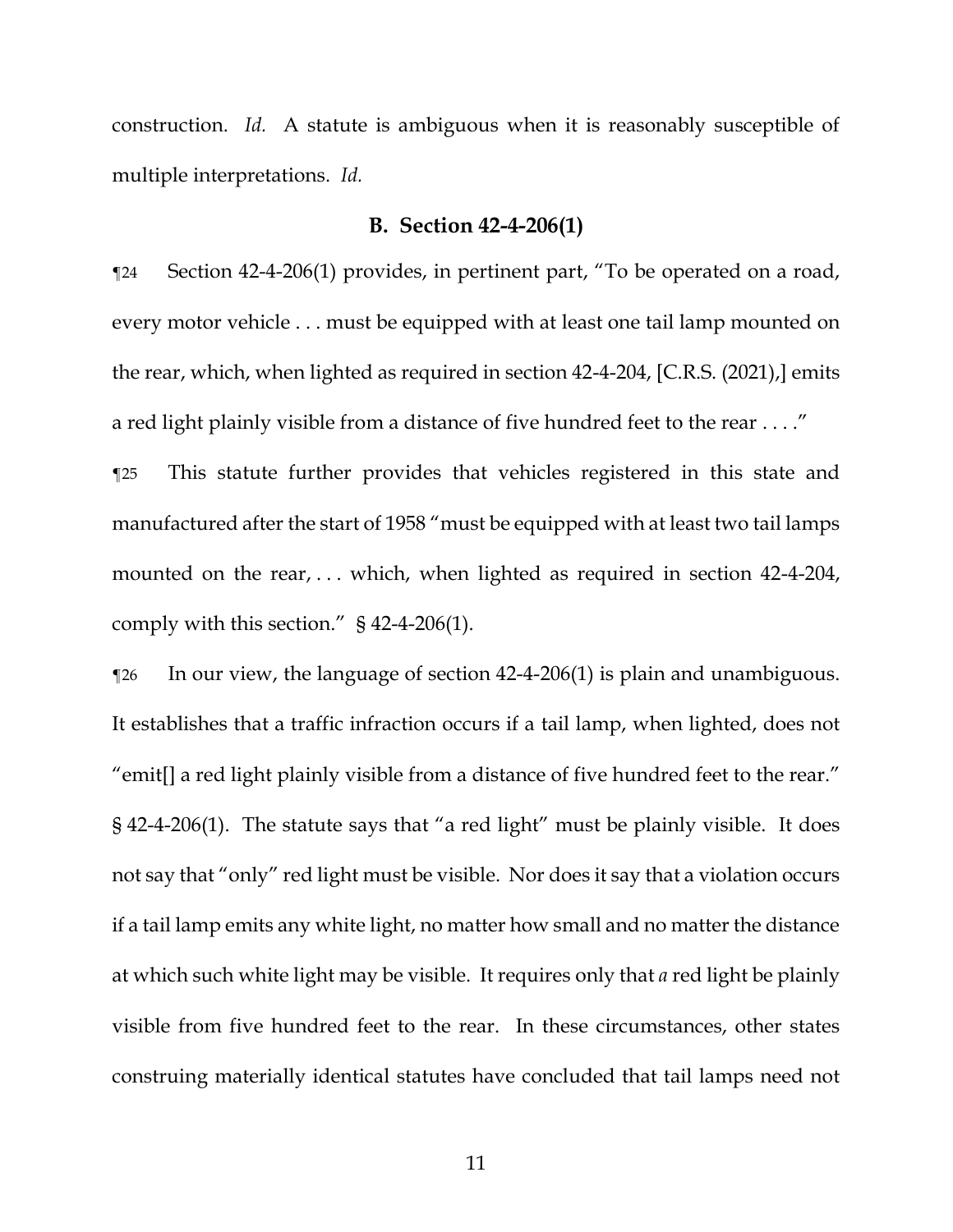emit only red light, and they have rejected assertions that their statutes are violated merely because some white light happened to shine through. *See, e.g.*, *Kroft v. State*, 992 N.E.2d 818, 821–22 (Ind. Ct. App. 2013) (concluding that Indiana's tail lamp statute, which required the lamp to emit "a red light plainly visible from a distance of five hundred (500) feet to the rear," was not violated when white light shined through a dime-sized hole because the statute contained no requirement that "only" red light be visible, and therefore an officer did not have reasonable suspicion to stop the defendant for an alleged tail lamp violation) (quoting Ind. Code § 9-19-6-4(a) (2021)); *Vicknair v. State*, 670 S.W.2d 286, 287 (Tex. App. 1983) (concluding that Texas's tail lamp statute, which required a tail lamp to emit "a red light plainly visible from a distance of 1000 feet to the rear," was not violated when the tail lamp had a cracked lens and white light shined through the crack because no evidence established that red light was not plainly visible from the requisite distance) (quoting Tex. Rev. Civ. Stat. Ann. art. 6701d, § 111 (West 1977)), *aff'd*, 751 S.W.2d 180 (Tex. Crim. App. 1986).

¶27 We are persuaded by the plain-language reasoning employed by these authorities. We must apply our statute as written, and we may not add words to it. *See Turbyne*, 151 P.3d at 567. Moreover, when we deem statutory language to be plain and unambiguous, we do not look to other tools of statutory construction. *See McCoy*, ¶ 38, 442 P.3d at 389.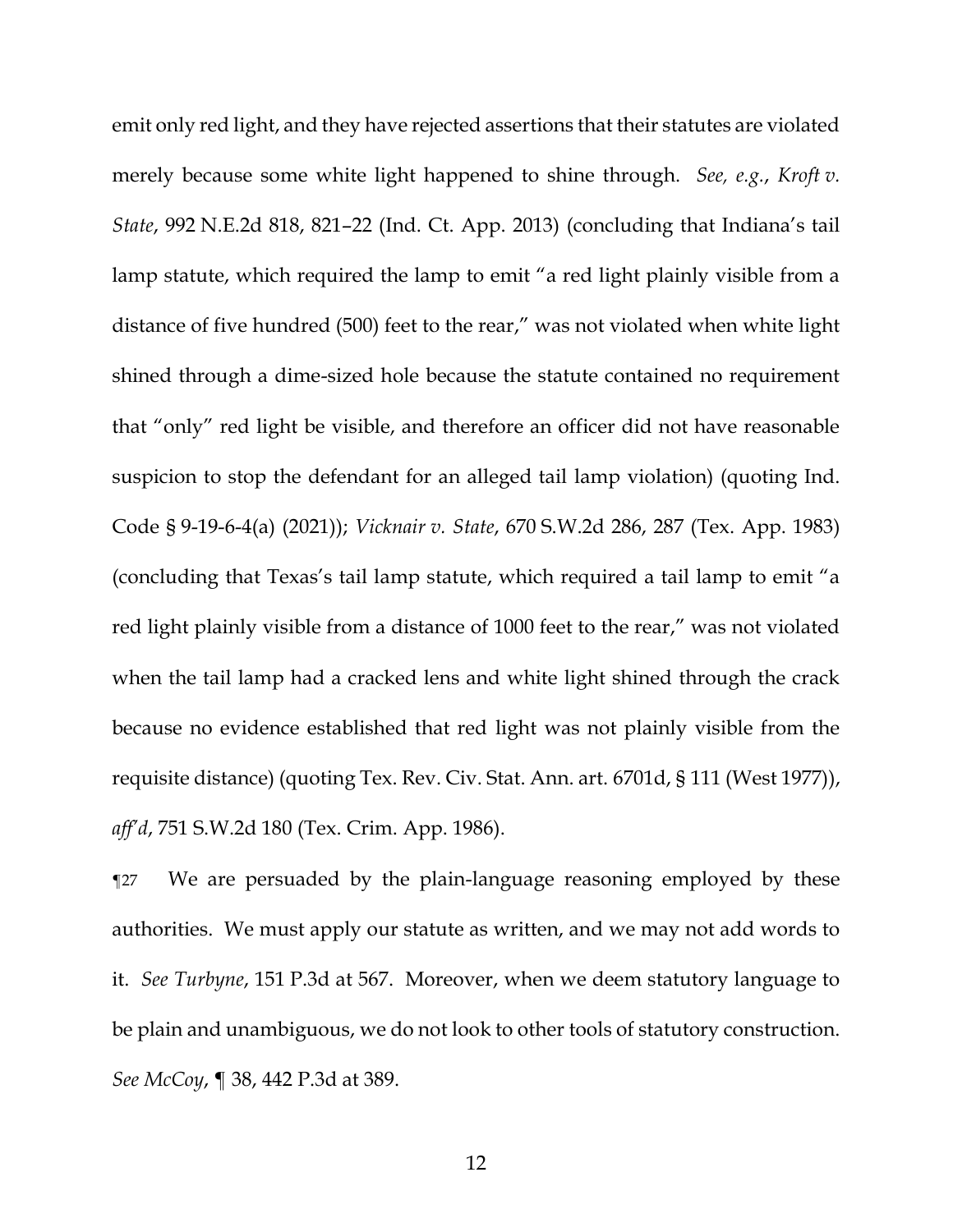¶28 Accordingly, based on the statutory language, we conclude that the division below erred in determining that section 42-4-206(1) mandates that a vehicle's tail lamps shine only red light.

¶29 In reaching this conclusion, we are not persuaded by the People's assertion that the construction that we adopt today is insufficiently precise. In our view, section 42-4-206(1)'s requirement of "a red light plainly visible from a distance of five hundred feet to the rear" is more than adequate to guide both drivers and police officers.

¶30 Such a construction also establishes a uniform standard that promotes public safety. If a vehicle's tail lamps do not emit a red light plainly visible from the requisite distance, then the safety concerns that the People posit (e.g., preventing another driver from being able to discern the direction in which the vehicle is facing or whether it is backing up) would be obvious. If, however, a vehicle's tail lamps emit a red light plainly visible from five hundred feet, then the safety concerns that motivated the General Assembly would be satisfied because the vehicle's tail lamps would properly communicate to other drivers the direction in which the vehicle is traveling.

¶31 Indeed, in our view, it is the People's construction—requiring that tail lamps emit "only" red light—that can lead to arbitrary and inconsistent results. Under the People's reading of section 42-4-206(1), a police officer could initiate a traffic

13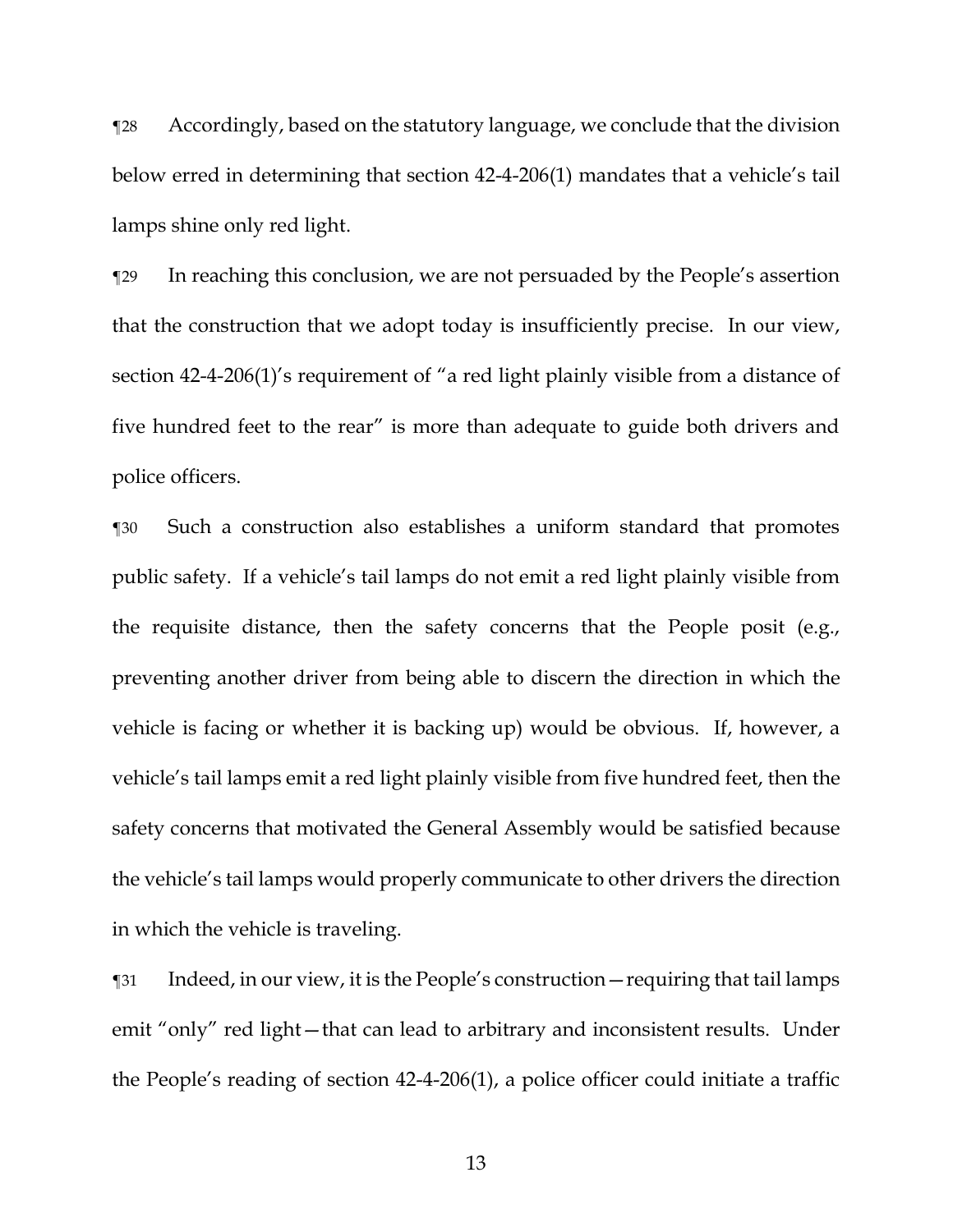stop if the officer detects a hairline fracture in a vehicle's tail lamp that emits the tiniest sliver of white light. Such an interpretation would serve no purpose other than to allow traffic stops that have nothing to do with traffic safety. And such stops would likely disproportionately burden those in lower socioeconomic classes who might lack the resources to replace tail-lamp covers that have minor cracks but are otherwise fully serviceable.

¶32 We likewise are unconvinced by the People's contentions that other statutes and the surrounding statutory scheme confirm that section 42-4-206(1) requires only red light. The People cite sections 42-4-215(1), (2), and (7), C.R.S. (2021), which, as to other vehicle lights, allow for ranges of colors from red to amber or from white to amber, and to section 42-12-204, C.R.S. (2021), which allows street-rod vehicles or custom motor vehicles to use "blue dot tail lights" (i.e., red lamps containing a blue or purple insert that is not more than one inch in diameter). In our view, however, statutory provisions allowing for ranges of colored lights in certain circumstances or blue dot tail lights in very specific circumstances shed no light on the legislature's intent in requiring tail lamps to emit a red light plainly visible from a distance of five hundred feet to the rear. None of the statutes on which the People rely require "only" one color, with no room for even the slightest defect in a lamp causing the emission of a sliver of nonconforming light. Moreover, these various statutes are not worded identically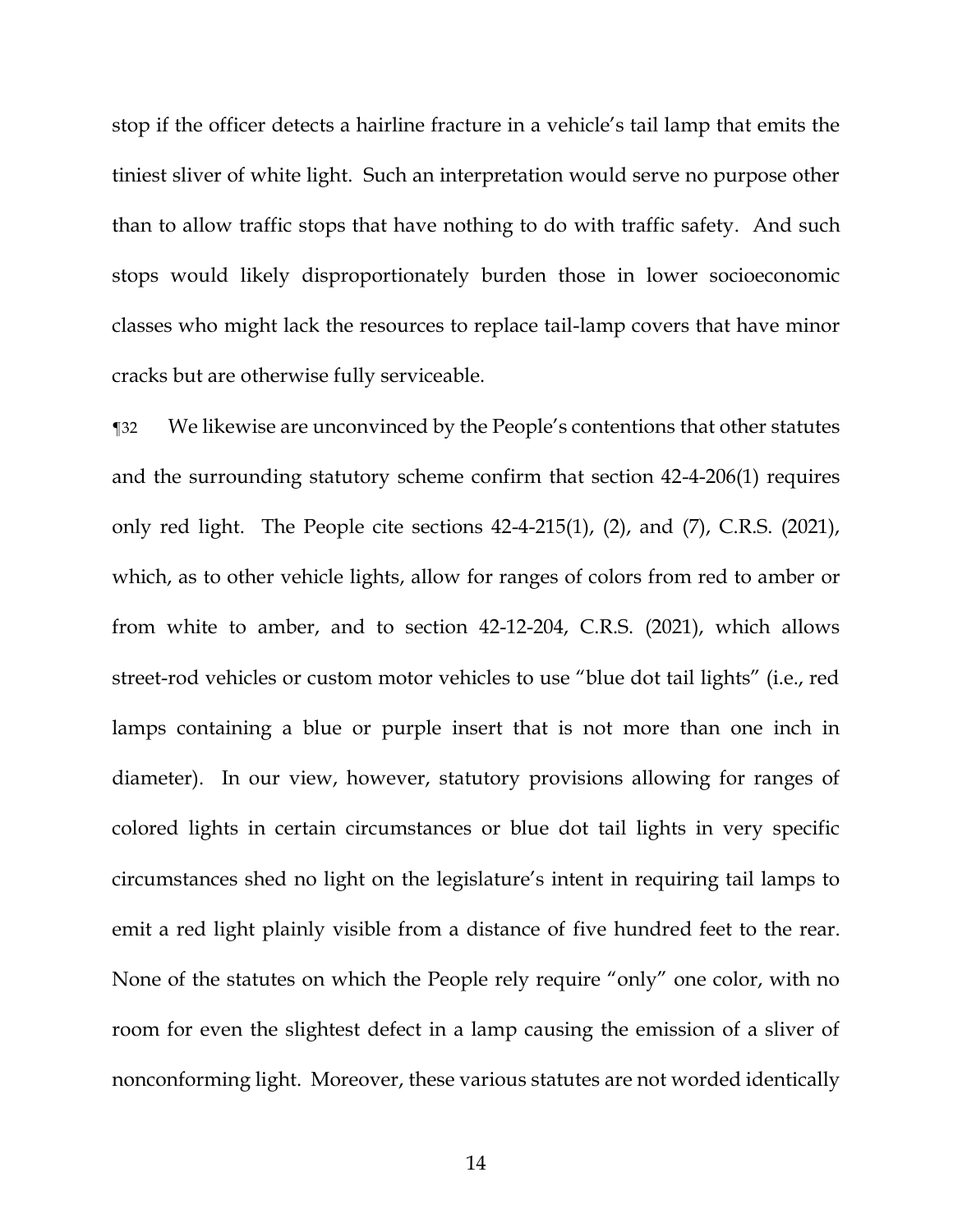to section 42-4-206(1), nor are they in any way inconsistent with it, thus requiring that we attempt to harmonize the various provisions.

¶33 Sections 42-4-215(1), (2), and (7) require that the subject lights be "visible" from a certain distance. Section 42-4-206(1), in contrast, requires that tail lamps emit "a red light plainly visible" from the applicable distance. Given these differences in wording, we are unwilling to infer, as the People do, that the legislature's decision to word sections 42-4-215(1), (2), and (7) as it did suggests a particular intent in the drafting of section 42-4-206(1). Additionally, we presume that the legislature adopted the different limitations set forth in these statutes (e.g., "visible" v. "plainly visible") intentionally, with tail lamps having to meet a higher standard of visibility. *See Nieto v. Clark's Mkt., Inc.*, 2021 CO 48, ¶ 21, 488 P.3d 1140, 1145 ("In interpreting a statute, we aim to give effect to every word and presume that the legislature did not use language idly."). Thus, we read section 42-4-206(1) as turning on whether a red light was "plainly visible" from the requisite distance, not on an unstated requirement that only red light be plainly visible from that distance.

¶34 For similar reasons, we do not agree that the language of section 42-4-206(3) indicates a legislative intent in section 42-4-206(1) to require that tail lamps emit only red light. As is the case in the above-described provisions, the language of section 42-4-206(3) is different from the language in section 42-4-206(1). Section

15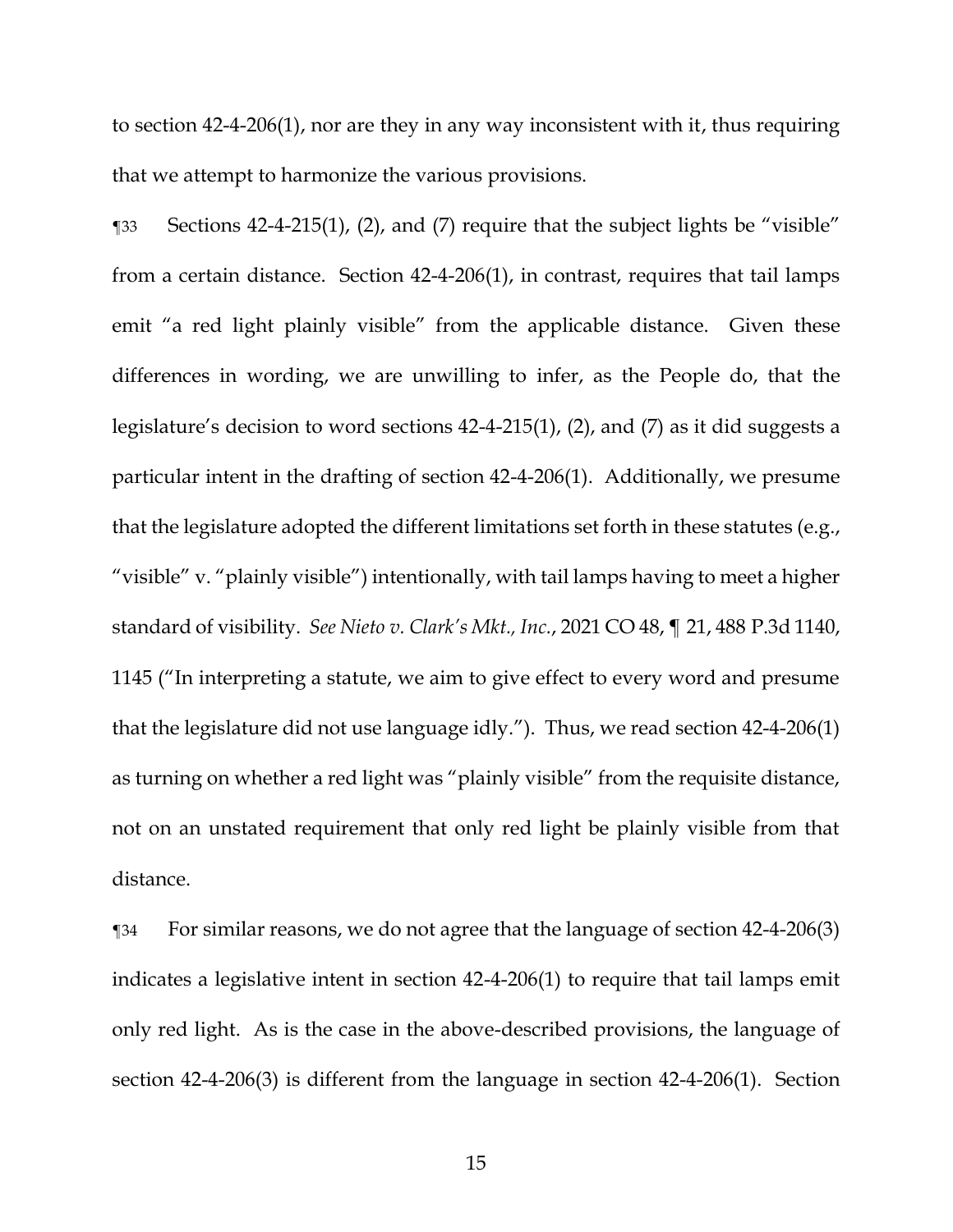42-4-206(3) requires a white light to render the rear registration plate "clearly legible" from the requisite distance whereas section 42-4-206(1) requires tail lamps to emit a red light "plainly visible" from the requisite distance. Given these language distinctions and the different purposes that these respective statutory provisions obviously serve, we are unwilling to infer that because section 42-4-206(3) requires that the rear registration plate be illuminated by a white light, the legislature intended to preclude tail lamps from emitting even a sliver of white light or to mandate that only red light may be emitted.

¶35 Finally, we are unpersuaded by the People's contention that our decision in *Brant* is directly on point and resolves this case. Although we said in dicta in *Brant* that a broken taillight provided a reasonable basis for a traffic stop, *see Brant*, 252 P.3d at 462, we did not describe the nature of the broken taillight in that case, nor did we in any way address the issue now before us.

¶36 For these reasons, we conclude that the division below erred in deciding that section 42-4-206(1) "requires tail lamps to shine only red light." *See McBride*, ¶ 13, 490 P.3d at 814. We conclude, instead, that section 42-4-206(1) imposes liability when a vehicle's tail lamps do not "emit[] a red light plainly visible from a distance of five hundred feet to the rear" and that nothing in that section requires that a vehicle's tail lamps emit only red light.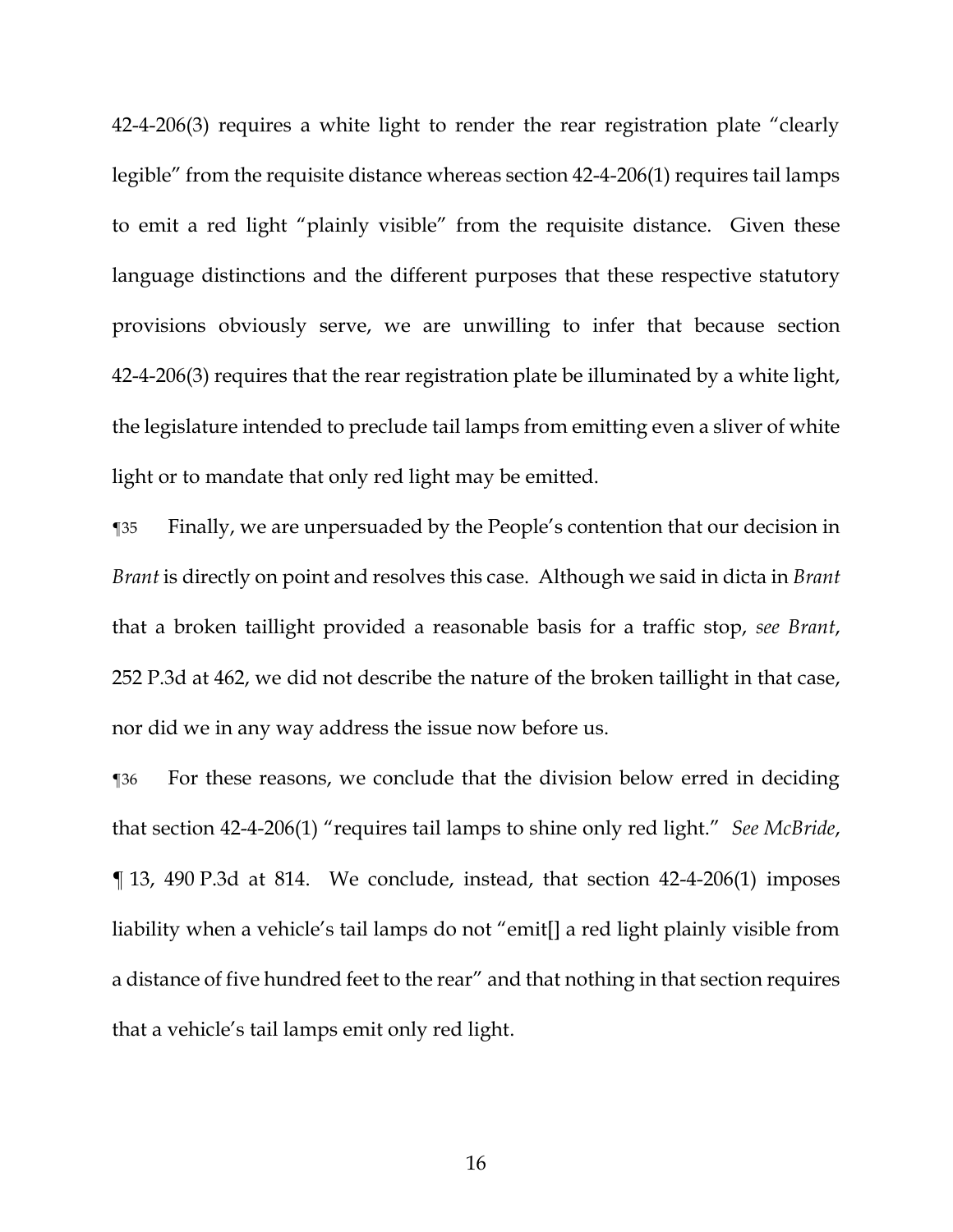## **C. Sufficiency of the Evidence**

¶37 The question thus becomes whether, in light of our construction of section 42-4-206(1), the prosecution presented sufficient evidence to support McBride's conviction for a tail lamp violation. We conclude that it did not.

¶38 At trial, the prosecution had the burden of establishing a prima facie case of McBride's guilt through the introduction of sufficient evidence. *See McCoy*, ¶ 63, 442 P.3d at 392. We must review the record to determine whether the evidence presented to the jury was sufficient in both quantity and quality to sustain McBride's conviction. *See id.* In making this determination, "[w]e consider 'whether the relevant evidence, both direct and circumstantial, when viewed as a whole and in the light most favorable to the prosecution, is substantial and sufficient to support a conclusion by a reasonable mind that the defendant is guilty of the charge beyond a reasonable doubt.'" *Id.* (quoting *Clark v. People*, 232 P.3d 1287, 1291 (Colo. 2010)). And although we give the prosecution the benefit of every reasonable inference that may fairly be drawn from the evidence, *see Clark*, 232 P.3d at 1292, those inferences "must be supported by a 'logical and convincing connection between the facts established and the conclusion inferred,'" *People v. Donald*, 2020 CO 24, ¶ 19, 461 P.3d 4, 7 (quoting *People v. Perez*, 2016 CO 12, ¶ 25, 367 P.3d 695, 701). A verdict cannot rest on guessing, speculation, conjecture, or a mere modicum of relevant evidence. *Id.* at ¶ 19, 461 P.3d at 7–8.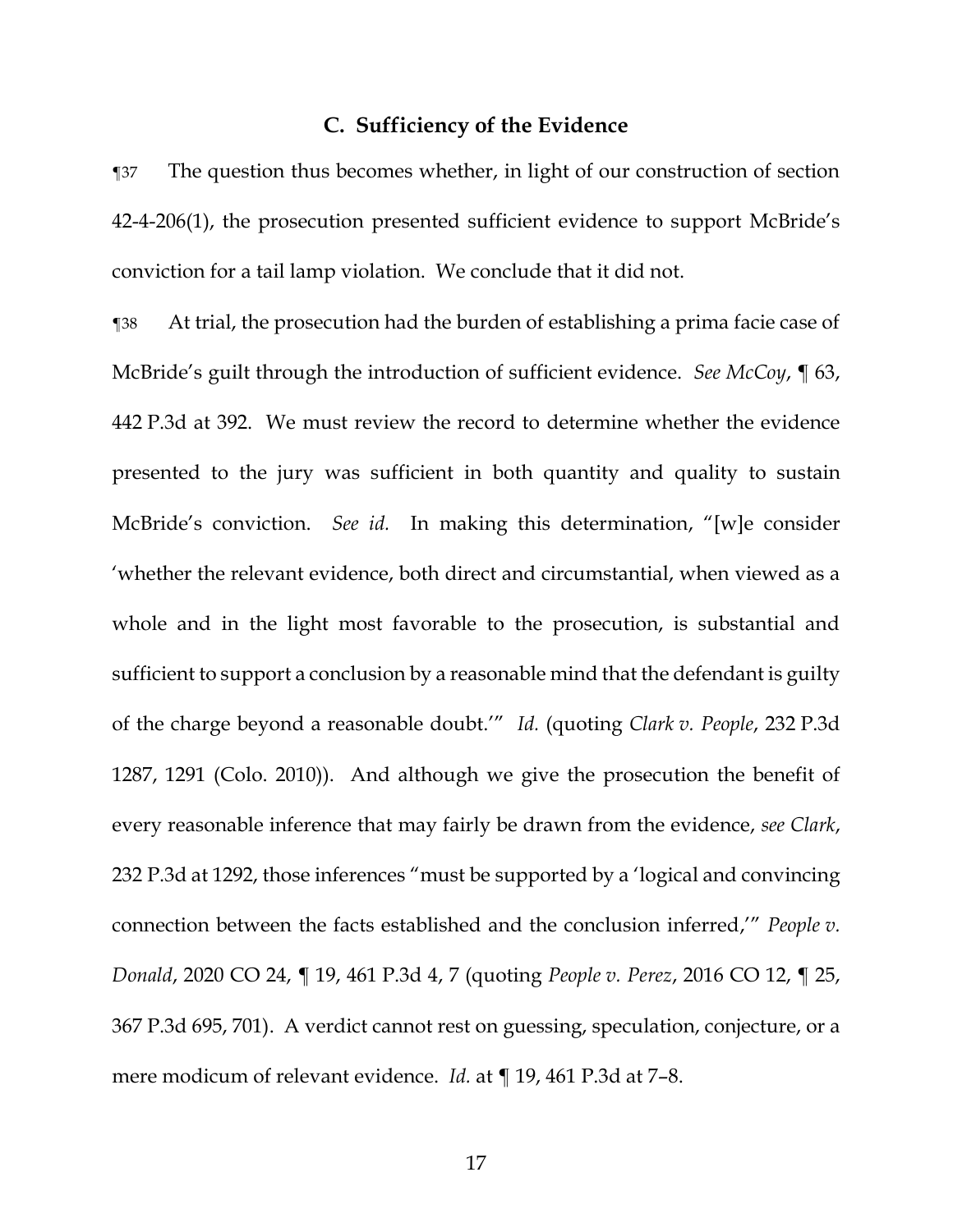¶39 Here, the prosecution did not present substantial and sufficient evidence that would have allowed a reasonable jury to find that the Lincoln's tail lamps failed to emit a red light plainly visible from a distance of five hundred feet to the rear.

¶40 As described above, none of the deputies who followed the Lincoln prior to the traffic stop testified at trial that its tail lamps failed to emit plainly visible red light. The second deputy testified that "there was some white light emitting from those bulbs." The third deputy, in turn, testified that "[t]he tail lights were damaged and they were emitting white light." Neither said that the tail lamps emitted only white light. Nor did either deputy deny that red light was plainly visible from their vantage points.

¶41 In addition, the record makes clear that both deputies followed the Lincoln at a relatively close distance. Specifically, the second deputy testified that she was "immediately behind" the Lincoln in her unmarked squad car, including when she observed the Lincoln's tail lamps. The third deputy likewise testified that he observed the tail lamps after he "got behind" the Lincoln. And because neither deputy denied that red light was plainly visible from their positions, no evidence supported a reasonable inference that red light was not plainly visible from a distance of five hundred feet to the rear.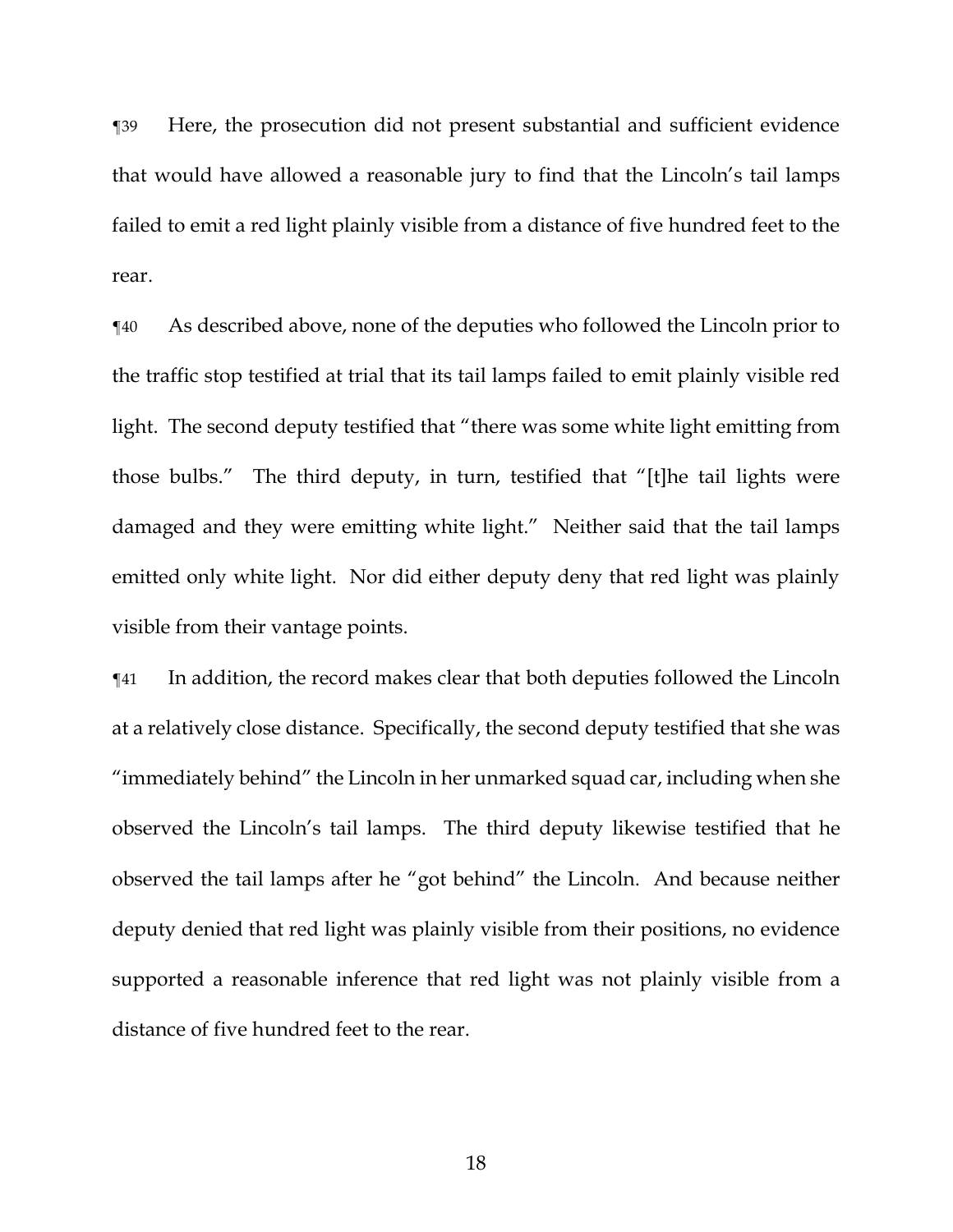¶42 Finally, the photos of the Lincoln that the prosecution introduced at trial showed red tape on the tail lamps that had melted in places, but these photos did not show that only white light was emanating from the tail lamps. Nor did the photos establish that red light was not plainly visible from those lamps either from close range or from five hundred feet to the rear.

¶43 Accordingly, neither the deputies' testimony nor the photos of the Lincoln that the prosecution admitted at trial supported a reasonable inference that the Lincoln failed to emit red light plainly visible from five hundred feet to the rear. To conclude otherwise would amount to nothing more than speculation, which cannot support a jury's verdict. *See Donald*, ¶ 19, 461 P.3d at 7.

¶44 In light of the foregoing, we cannot conclude that the relevant evidence, both direct and circumstantial, when viewed as a whole and in the light most favorable to the prosecution, was substantial and sufficient to support a conclusion by a reasonable jury that McBride was guilty beyond a reasonable doubt of the charged tail lamp violation. *See McCoy*, ¶ 63, 442 P.3d at 392.

¶45 McBride's conviction of a tail lamp violation must therefore be reversed, and we need not—and do not—address whether the statute would be violated in a hypothetical scenario in which an individual might place a kaleidoscopic array of multicolored lights on the back of a vehicle. Such a scenario might well present a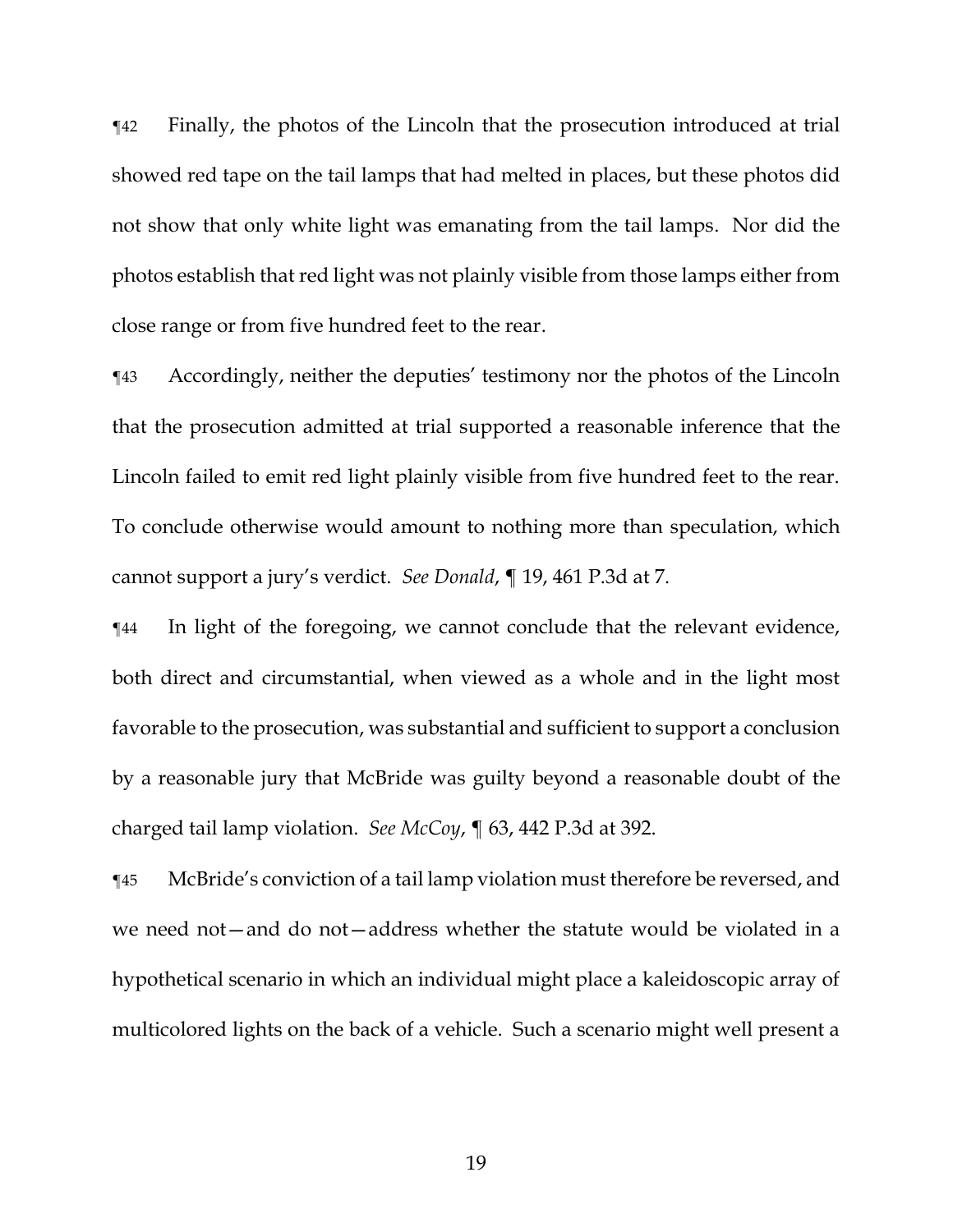question as to whether a red light was plainly visible from the requisite distance to the rear, but that question is not before us in this case.

## **III.** Conclusion

For these reasons, we conclude that under the plain and unambiguous  $\P$ 46 language of section 42-4-206(1), there is liability when a motor vehicle's tail lamps do not "emit[] a red light plainly visible from a distance of five hundred feet to the rear." We further conclude that nothing in that section requires that a vehicle's tail lamps emit only red light. And because the prosecution did not present substantial and sufficient evidence that would have allowed a reasonable jury to find that the tail lamps of the car that McBride was driving failed to emit a red light plainly visible from a distance of five hundred feet to the rear, we conclude that the evidence was insufficient to support his conviction for a tail lamp violation.

Accordingly, we reverse the judgment of the division below and remand  $\P47$ this case for further proceedings consistent with this opinion.

JUSTICE HOOD, joined by CHIEF JUSTICE BOATRIGHT, dissented.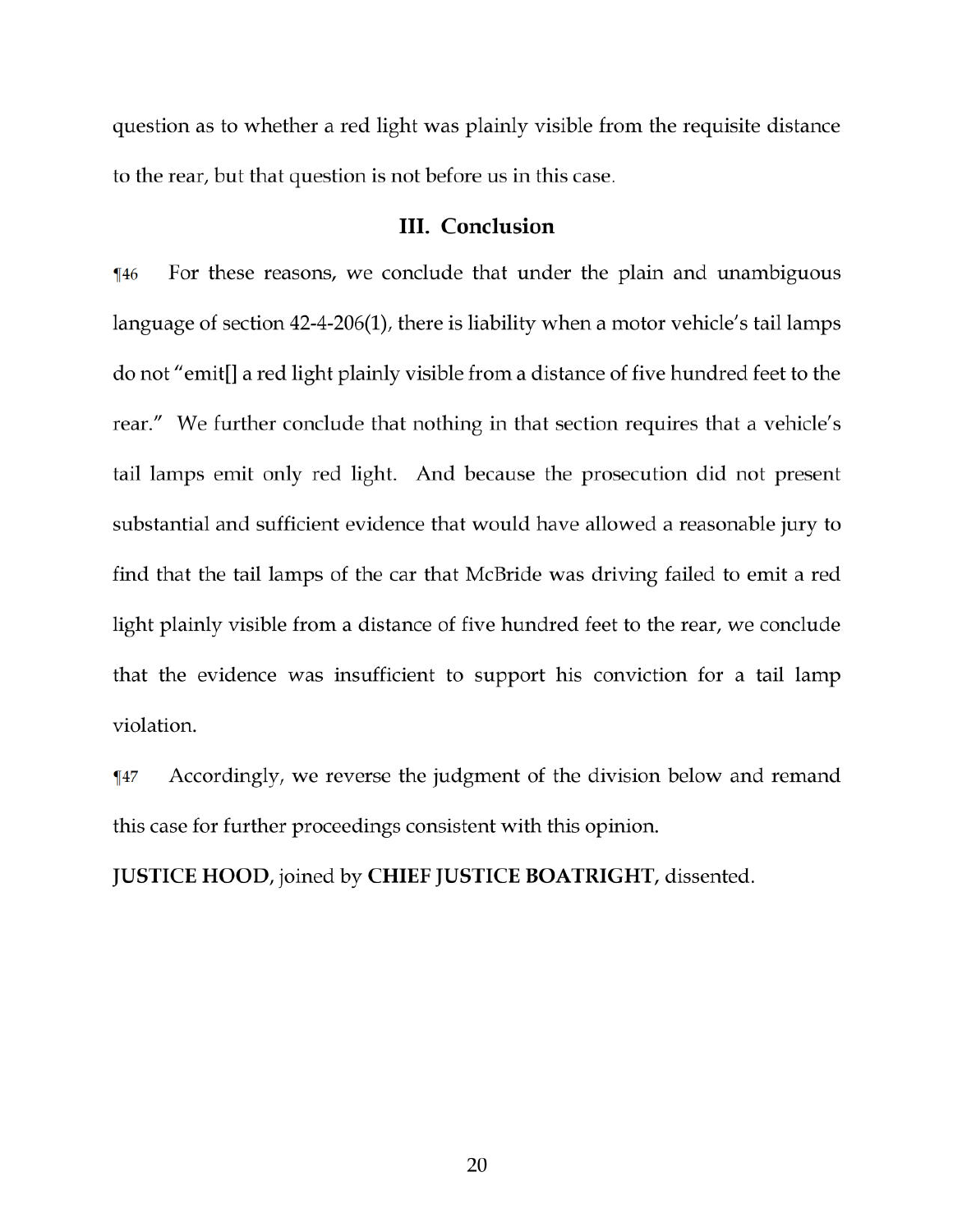JUSTICE HOOD, joined by CHIEF JUSTICE BOATRIGHT, dissenting.

¶48 The majority concludes that the General Assembly was unambiguous in its drafting of section 42-4-206(1), C.R.S. (2021). *See* Maj. op*.* ¶ 26. Tail lamps must "emit[] a red light plainly visible from a distance of five hundred feet to the rear." § 42-4-206(1). So, if a red light is plainly visible from that distance, some white light (maybe even a lot) is fine. *See* Maj. op. ¶¶ 26–33.

¶49 But the division's contrary conclusion—essentially "red means red (and only red)" or perhaps "what part of 'red' are you struggling with?"—is also at least reasonable. *See People v. McBride*, 2020 COA 111, ¶¶ 14–20, 490 P.3d 810, 814–15. (Unanimous opinions by a division of our court of appeals are rarely otherwise.) Therefore, the plain language of the relevant statute is ambiguous. *See McCoy v. People*, 2019 CO 44, ¶ 38, 442 P.3d 379, 389 ("A statute is ambiguous when it is reasonably susceptible of multiple interpretations.").

¶50 Because it is ambiguous, we may consider the broader policy implications of a "red/white" holding, never mind an even more multi-hued variation that we might be called upon to address down the line. *See* § 2-4-203(1)(e) ("If a statute is ambiguous, the court . . . may consider . . . [t]he consequences of a particular construction."). The majority encourages us to save the "kaleidoscopic array" problem for another day, Maj. op. ¶ 45, but it looms large here.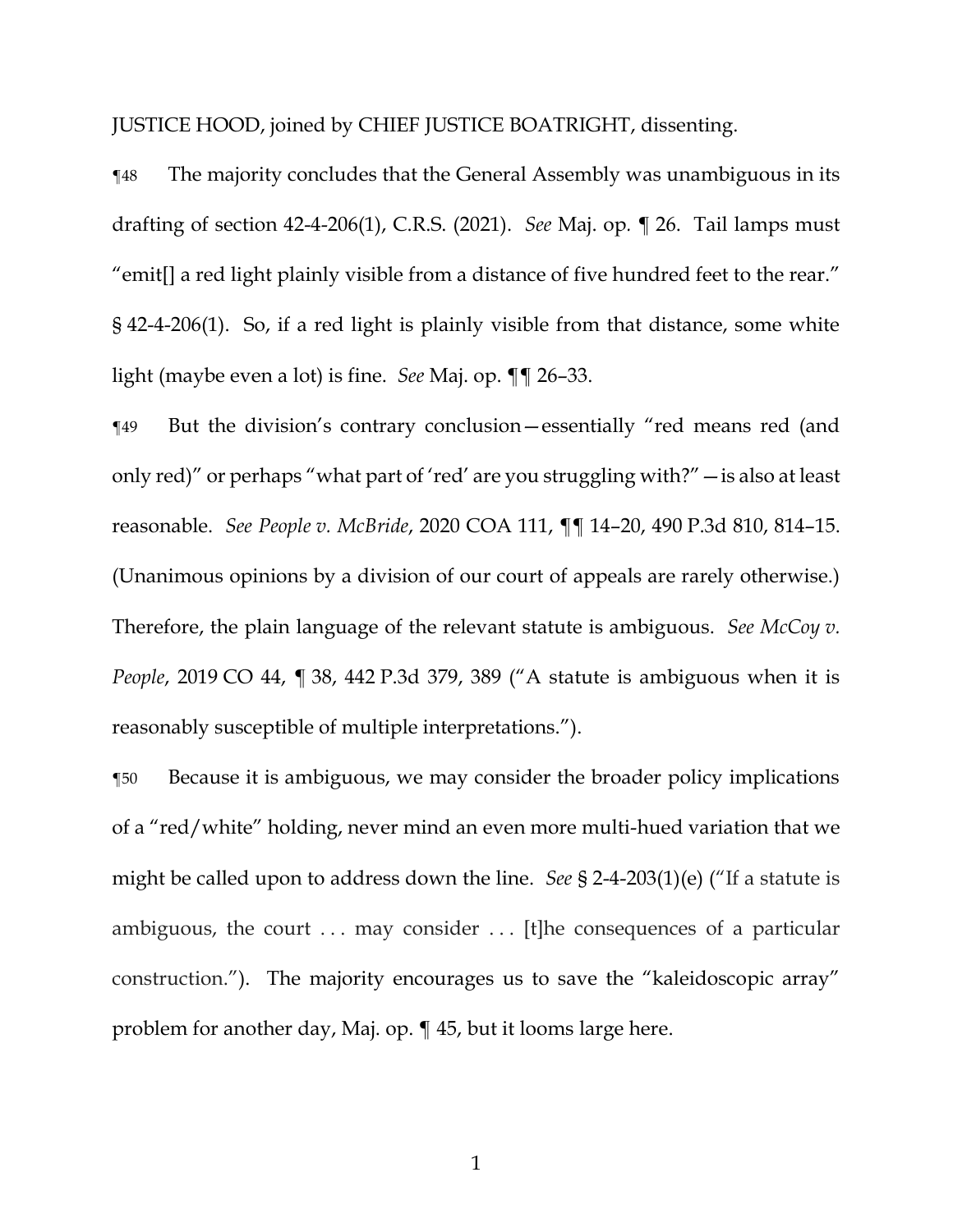¶51 After all, nothing in the statutory scheme (after today) would prevent someone from festooning the back of a vehicle with a rainbow of tail lamps if the lamps are legally spaced. *See* §§ 42-4-204(3), -206(1), (2), C.R.S. (2021). If at least one of those lamps emits a red light that is "plainly visible" at five hundred feet, under the majority's interpretation, the vehicle would be in statutory compliance even if the other lamps emitted, say, purple, blue, green, and yellow lights that were also plainly visible at that distance. *See* § 42-4-206(1); Maj. op. ¶¶ 26–33.

¶52 Thus, I agree with the division's primary reasoning, as outlined by the majority. *See* Maj. op. ¶¶ 15–19. It boils down to this: The "*Uniform Safety* Code of 1935" (the name of which speaks volumes about its purpose) is precise as to the requisite color of various lamps. § 42-4-101, C.R.S. (2021) (emphasis added). That precision promotes uniformity, which in turn, promotes public safety. And through a large mass of highly specific regulations, the legislature has effectively declared public safety paramount in this context. *See* § 42-4-102, C.R.S. (2021); *People v. Wright*, 742 P.2d 316, 320 n.7 (Colo. 1987) ("In Colorado, the legislature has expressly stated that, as a matter of policy, traffic laws and enforcement throughout the state should be uniform.").

¶53 Like the division, I fear that the majority's holding invites the use of multiple colors that could confuse and endanger other drivers and would undermine the